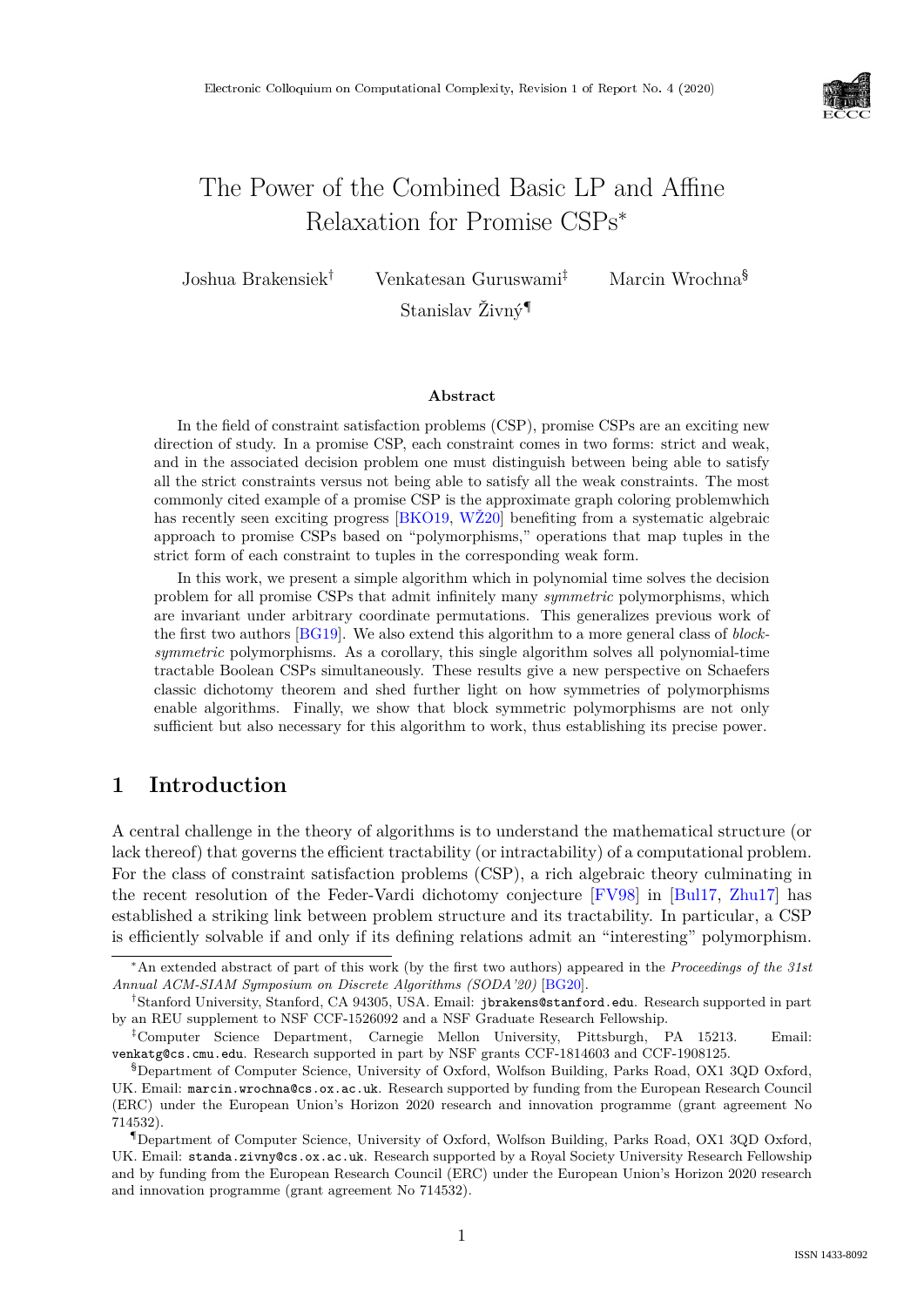Informally, a polymorphism is a function whose component-wise action preserves membership in the relations defining the CSP, and "interesting" means that the function obeys some *non-trivial identities*. As an example, for the (efficiently solvable) CSP corresponding to linear equations over a ring R, the 3-ary function  $f(x, y, z) = x - y + z$  is a polymorphism (capturing the fact that if  $v_1, v_2, v_3$  are solutions to a linear system, then so is  $v_1 - v_2 + v_3$ , and it obeys the so-called Mal'tsev identity  $f(x, y, y) = f(y, y, x) = x$  for all  $x, y \in R$ . Indeed, generalizing Gaussian elimination, any CSP with such a Mal'tsev polymorphism is efficiently tractable [\[Bul02,](#page-15-0) [BD06\]](#page-15-1).

Recently, an exciting new direction of study has emerged in the rich backdrop of the complexity dichotomy for CSPs. This concerns a vast generalization of the CSP framework to the class of *promise constraint satisfaction problems* (PCSP). In a promise CSP, each constraint comes in two forms: "strict" and "weak." Given an instance of a PCSP, one must distinguish between being able to satisfy all the strict constraints versus not being able to satisfy all the weak constraints. (This is the *decision* version; in the *search* version, given an instance with a promised assignment satisfying the strong form of the constraints, one seeks an assignment satisfying the weak form of the constraints.) A prime example of a PCSP is the approximate graph coloring problem, where one seeks to color a graph using more colors than its chromatic number.

The formal study of promise CSPs originated in [\[AGH17\]](#page-15-2) who classified the complexity of a PCSP called  $(2 + \epsilon)$ -SAT. They further defined an extension of polymorphisms to the promise setting and postulated that the structure of those polymorphisms might govern the complexity of a PCSP. (This extension of polymorphisms to the promise setting is quite natural, requiring that the operation map tuples obeying the strict form of a constraint to a tuple satisfying its weak form.) Building on the impetus of [\[AGH17\]](#page-15-2), Brakensiek and Guruswami systematically studied PCSPs under the polymorphic lens and established promising links to the universal-algebraic framework developed for CSPs [\[BG18,](#page-15-3) [BG19\]](#page-15-4). It emerged from these works that a rich enough family of polymorphisms leads to efficient algorithms, whereas severely limited polymorphisms are a prescription for hardness. However, unlike for CSPs, there is no sharp transition between these cases — the significant difficulty being that, unlike for CSPs, polymorphisms for PCSPs are *not* closed under composition and lack the rich algebraic structure of a *clone* (c.f., [\[BKW17\]](#page-15-5)). This nascent algebraic theory for PCSPs was lifted to a more abstract level in [\[BKO19,](#page-15-6) [BBKO19\]](#page-15-7) and also led to concrete breakthroughs in approximate graph coloring/homomorphisms [\[BKO19,](#page-15-6) [KO19,](#page--1-7) [WŽ20\]](#page--1-1). In particular, while previous works [\[BG18,](#page-15-3) [BG19\]](#page-15-4) focused on the actual *form* of the polymorphisms, the results of [\[BKO19\]](#page-15-6) reveal that it is not the polymorphisms themselves, but rather solely the *identities* they satisfy, that capture the complexity of the associated PCSP, extending a similar phenomenon known earlier for CSPs [\[BOP18\]](#page-15-8).

This work concerns the theme of designing algorithms for PCSP based on a rich enough family of polymorphisms. Our main result is that the decision version of an arbitrary PCSP admitting an *infinite family of symmetric polymorphisms* — i.e., polymorphisms which are invariant under any permutation of inputs — is tractable (see Theorem [2\)](#page-5-0). Our result also extends to the case of *block-symmetric* polymorphisms (see Theorem [3\)](#page-7-0). That is, the coordinates can be partitioned into "blocks" such that the function is invariant under permutations within each block. Notably, in the block-symmetric case the algorithm is identical–only the analysis changes. Furthermore, the number of blocks is irrelevant, the only assumption we need is that the minimum block size can be made arbitrarily large. Our final result (Theorem [4\)](#page-8-0) shows that block-symmetry is not only sufficient but also necessary for our algorithm to work. In fact, Theorem [4](#page-8-0) also establishes that without loss of generality one can assume that there are only two blocks of symmetric coordinates.

Further our algorithm is very simple — it checks if the canonical linear programming (LP) relaxation of the PCSP is feasible, and if so, it further checks if a slight adaptation of a canonical *affine relaxation* is feasible. The algorithm outputs satisfiable if both these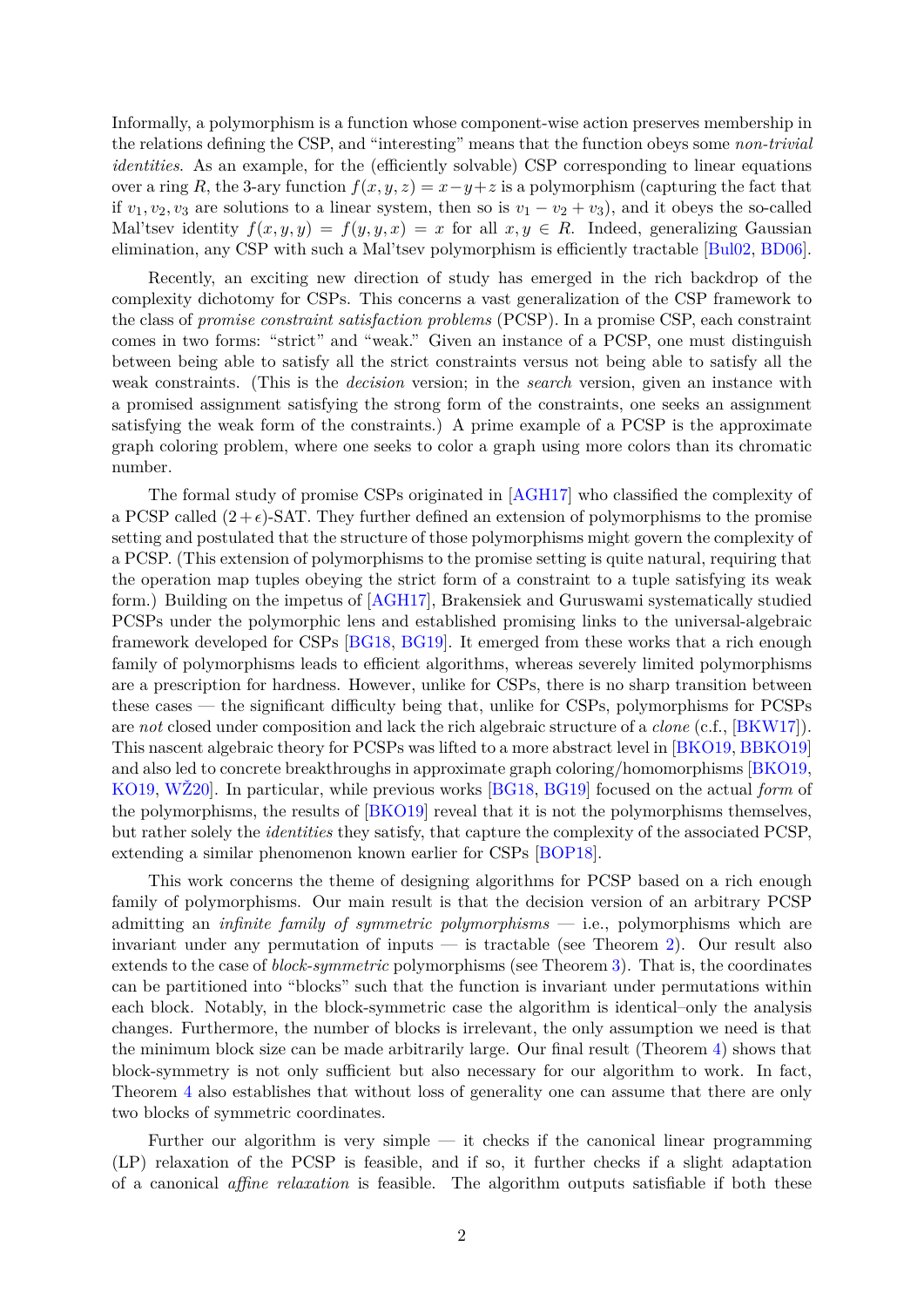relaxations are feasible. The polymorphisms are not used in the algorithm itself and only enter the analysis. The analysis is short but subtle — if we had symmetric polymorphisms of all arities then it is known that the basic LP relaxation itself correctly decides satisfiability, as one can round the fractional solution to a satisfying assignment using the polymorphism after clearing denominators of the fractional solution  $[KOT<sup>+12</sup>, BKW17]$  $[KOT<sup>+12</sup>, BKW17]$  $[KOT<sup>+12</sup>, BKW17]$ . If polymorphisms only exist of certain arities (e.g., all odd majorities), then the LP alone doesn't suffice (e.g.,  $[KOT<sup>+12</sup>]$  $[KOT<sup>+12</sup>]$ ). We solve a linear system over the integers corresponding to the affine relaxation which lets us adjust the LP solution to match the arity at which a polymorphism exists. As a subtle twist, the affine relaxation is not of the original PCSP, but rather a *refinement* of the CSP which results from throwing out assignments to constraints which were ruled out by the basic LP.

It should be pointed out that we only solve the *decision* version of the PCSP, and *not* the search version. Unlike CSPs, for promise CSP there is no known reduction from search to decision, even for special cases like approximate graph coloring. Our work might be indicative of the subtle relationship between the search and decision problems for promise CSPs.

We now compare our result here with the previous work [\[BG19\]](#page-15-4) where an algorithm was given to solve (the search version of) any PCSP that admits an infinite family of *structured symmetric polymorphisms*. Examples of such structured families include threshold and thresholdperiodic polymorphisms. The value of a threshold polymorphism (for a Boolean PCSP) depends on whether the fraction of 1s in the input belongs in a finite number of intervals. (A basic example consists of Majority functions of odd arities, which are polymorphisms for 2-SAT.) A threshold-periodic polymorphism can have a periodic behavior depending on which interval the Hamming weight belongs to — for example it can be Majority for relative weights in  $(1/3, 2/3)$ and parity outside this interval. More generally, one can generalize to the non-Boolean case, as well as for the block-symmetric case, via regional polymorphisms whose value depends on the geometric region in which the vector of frequencies of the inputs to the polymorphisms lies. Due to this geometric interpretation, [\[BG19\]](#page-15-4) assumes a fixed number of blocks (corresponding to a fixed dimension), whereas our new algorithm and analysis is independent of the number of blocks. The algorithm was a combination of solving the LP relaxation (albeit over a special ring  $\overline{K}$ ) like  $\mathbb{Z}[\sqrt{2}]$  rather than the rationals) and the affine relaxation over a large enough finite ring. The analysis relied on the special *structure* of the polymorphisms (beyond their full symmetry). In contrast, our result here is more general, and only requires the polymorphism to be a symmetric function — its exact specifics or structure do not matter. It is encouraging that our methodology is consistent with the algebraic result in [\[BKO19\]](#page-15-6) that the symmetries possessed by the polymorphisms capture the complexity of the PCSP.

Our result and methods have significance even for normal (non-promise) CSPs. For instance, we get a single unified algorithm to solve all non-trivial tractable cases of Boolean CSPs in Schaefer's classic dichotomy theorem [\[Sch78\]](#page--1-9), namely 2-SAT, Horn-SAT (or its dual), and Mod-2 Linear Equations. The two main techniques to solve CSPs are local propagation based algorithms (which work for the so-called *bounded-width* CSPs [\[BK14,](#page-15-9) [KOT](#page--1-8)+12], etc.) and Gaussian elimination (which is a global algorithm that works for linear equations). The major difficulty in proving the full CSP dichotomy was tackling the complicated ways in which these two very different algorithms might need to be interlaced to solve a general CSP. It is our hope that this work serves as an impetus toward the potential discovery of a more modular CSP algorithm that incorporates together linear programming or its extensions (like Sherali-Adams, or semidefinite programming) and linear equation solving. In this light, it is encouraging that full symmetry of the polymorphisms, which is indeed a strong assumption, is not the limit of our techniques, which also extend to the block-symmetric case.

To put this work in further context, except for [\[BG19\]](#page-15-4) as mentioned previously, nearly all works in the PCSP literature [\[AGH17,](#page-15-2) [BG18,](#page-15-3) [FKOS19\]](#page-15-10) focus primarily on the structure of the *relations*. In particular, [\[BG18,](#page-15-3) [FKOS19\]](#page-15-10) characterized the complexity of all *Boolean symmetric*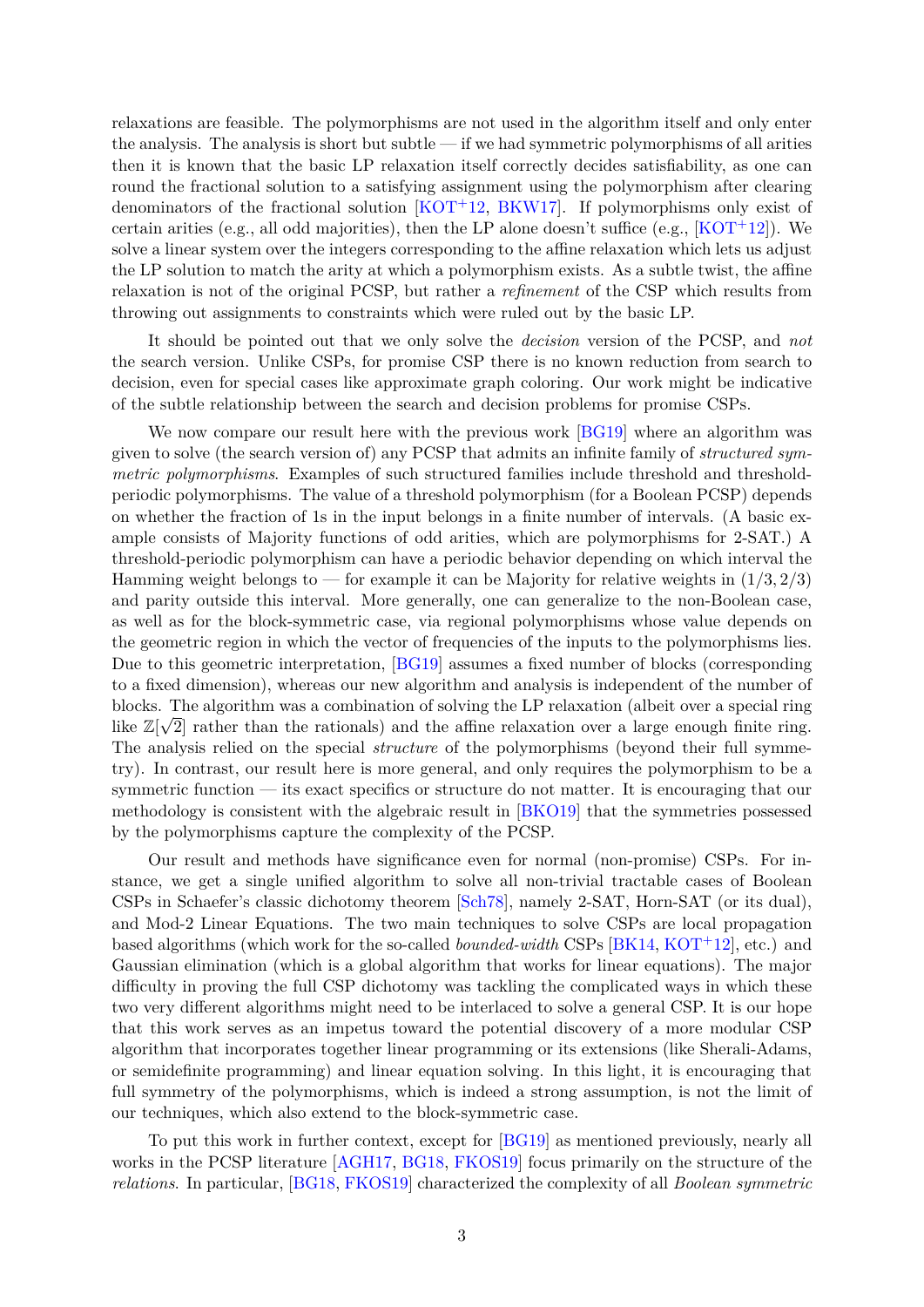*relations* (rather than *symmetric polymorphisms*) which encompass many of the known tractable cases of Boolean PCSP. As classified by [\[FKOS19\]](#page-15-10), all the relevant tractable polymorphisms are either symmetric functions or one special case of block-symmetric known as alternative threshold (and variants). Thus, in the context of PCSPs, the algorithm in this paper supersedes these previous works. See Section [4](#page-7-1) for further discussion.

# **2 Notation**

We let any finite set A or B denote a *domain*. A *relation* is a subset  $R \subseteq A^k$  for any positive integer k; we denote  $ar(R) := k$ . We define a *signature*  $\tau$  to be a set of symbols such that each  $R \in \tau$  has a positive integer *arity* ar(R).

A *relational structure* with signature  $\tau$ , denoted by  $\mathbf{A} := \{R^{\mathbf{A}} \subseteq A^{\text{ar}(R)} : R \in \tau\}$ , is an indexed set of relations over A. A *homomorphism* between structures  $\mathbf{A} = \{R^{\mathbf{A}} : R \in \tau\}$  and  $\mathbf{B} = \{R^{\mathbf{B}} : R \in \tau\}$  with the same signature is a map  $\sigma : A \to B$  such that  $\sigma(R^{\mathbf{A}}) \subset R^{\mathbf{B}}$  for all  $R \in \tau$  (where  $\sigma$  is applied to a tuple component-wise).

Two relational structures for which there exists a homomorphism from the first to the second is called a *promise template* and is denoted as (A, B).

#### **2.1 PCSP: Decision and Search**

Consider a promise template (A, B) with signature τ . An *instance* X of the *promise constaint satisfaction problem* PCSP( $\mathbf{A}, \mathbf{B}$ ) consists of a set of variables  $X := \{x_1, \ldots, x_n\}$ , and a set of constraints  $c_1, \ldots, c_m$ , where  $c_j := (R_j, \bar{x}^j)$ , where  $R_j$  is a symbol in  $\tau$  and  $\bar{x}^j$  is a tuple of arity ar( $R_i$ ). We say that **X** is *satisfiable in* **A** if one can assign to every variable  $x_i$  ( $i \in [n]$ ) a value  $\sigma(x_i)$  in the domain A so that for every constraint  $c_j = (R_j, \bar{x}^j)$   $(j \in [m])$ , the tuple  $\sigma(\bar{x}^j)$  (with  $\sigma$  applied component-wise) is in  $R_j^{\mathbf{A}}$ . Equivalently, **X** can be described as a relational structure with domain X and relations  $R^{\mathbf{X}} = \{ \bar{x} \in X^{\text{ar}(R)} : \exists_{j \in [m]} c_j = (R, \bar{x}) \}$ ; a satisfying assignment is then the same as a homomorphism from  $X$  to  $A$ . If  $X$  is satisfiable in  $A$ , then it is satisfiable in  $\bf{B}$  (because the satisfying assignment can be composed with the homomorphism from  $\bf{A}$  to  $B)$ .

We let PCSP-Decision(A, B) denote the *decision* problem of distinguishing instances satisfiable in A from those unsatisfiable in B (with the promise that the input instance falls into one of these two disjoint cases). We let PCSP-Search(A, B) denote the *search* problem of finding an explicit homomorphism from  $X$  to  $B$ , with the promise that a homomorphism from  $X$  to  $A$ exists.

#### **2.2 Polymorphisms**

A *polymorphism* of  $(A, B)$  of arity  $L \in \mathbb{N}$  is a map  $f : A^L \to B$  such that for all  $R \in \tau$ ,  $R^B \supseteq$  $f(R^{\mathbf{A}}, \ldots, R^{\mathbf{A}})$  where we define the latter to be  $\{f(x_1^{(1)})\}$  $x_1^{(1)}, \ldots, x_1^{(L)}$  $f(x_1^{(L)}), \ldots, f(x_{\text{ar}}^{(1)})$  $x^{(1)}_{\text{ar}(R)}, \ldots, x^{(L)}_{\text{ar}(R)}$  $\binom{L}{\text{ar}(R)}$ ) :  $x^{(1)}, \ldots, x^{(L)} \in R^{\mathbf{A}}$ . In other words, consider any  $A^{L \times ar(R)}$  matrix M, where each row is a satisfying assignment in  $R^{\mathbf{A}}$ . Let  $y \in B^{\text{ar}(R)}$  be the result of applying f to each *column* of M. Then,  $y \in R^B$ . We let Pol( $\mathbf{A}, \mathbf{B}$ ) denote the set of polymorphisms of  $(\mathbf{A}, \mathbf{B})$  (of all arities).

A map  $f: A^L \to B$  is said to be *symmetric* if for all  $\pi \in S_L$  (the symmetric group on L elements),  $f(x_1,...,x_L) = f(x_{\pi(1)},...,x_{\pi(L)})$ .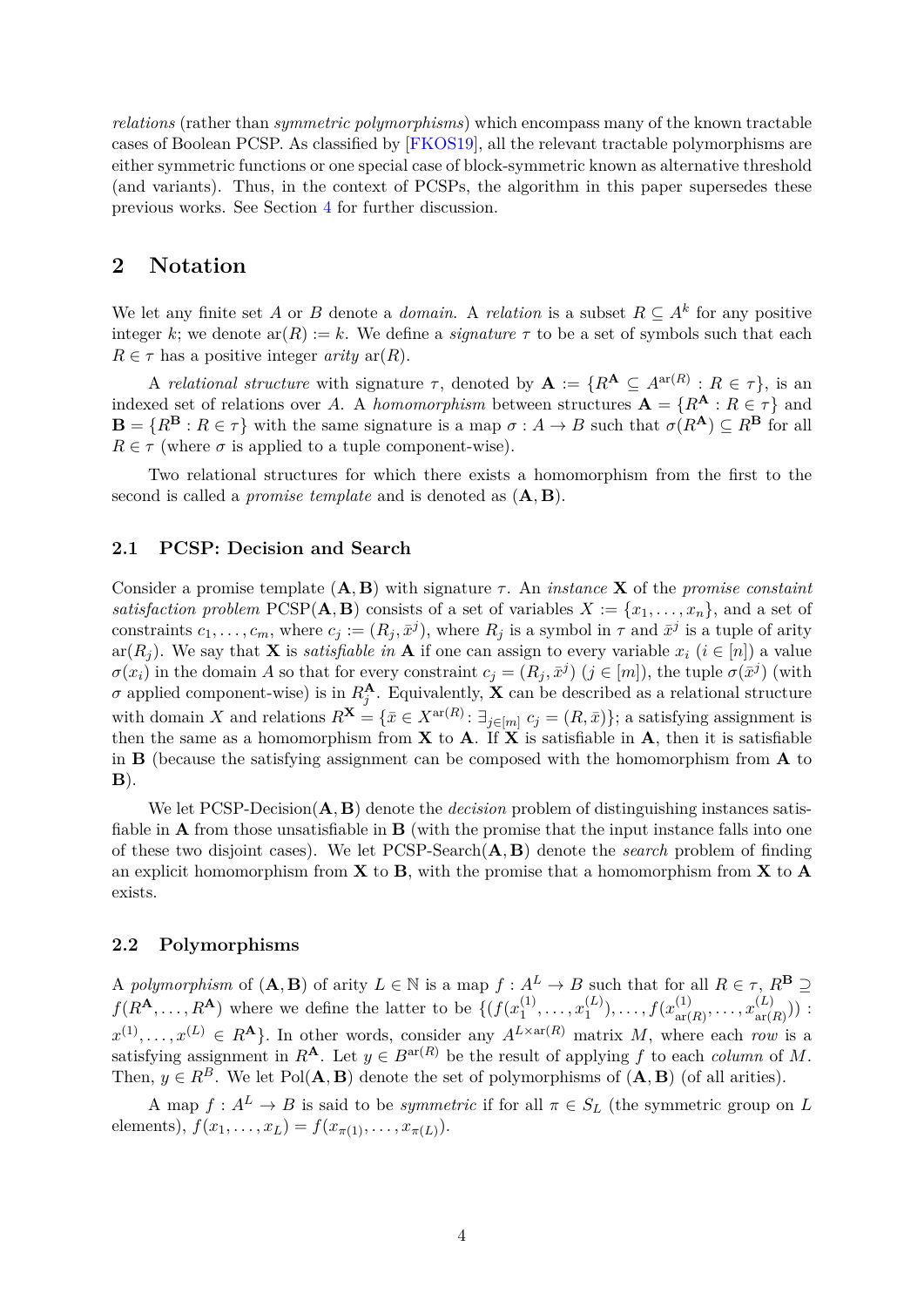#### **2.3 Basic LP and Affine Relaxation**

As is well-studied in the CSP literature (e.g., [\[RS09,](#page--1-10) [TŽ17\]](#page--1-11)), we consider the canonical linear programming relaxation of a CSP instance, often referred to as the "Basic LP" or "BLP." For our CSP instance **X**, we represent the assignment  $X \to A$  of a variable by a (rational) probability distribution of weights  $\{w_i(a)\}_{a\in A}$  summing to 1. We also have a probability distribution over the satisfying assignments to each constraint, which we denote as  $p_j(y)$ , where  $j \in [m]$ is the index of the constraint and  $y \in R_j^{\mathbf{A}}$  is the potential assignment. Finally, the marginal distribution of a variable  $x_i$  in any constraint has to equal  $w_i$ . Explicitly, the linear constraints are as follows.

<span id="page-4-8"></span><span id="page-4-7"></span><span id="page-4-1"></span>
$$
w_i(a) \ge 0 \qquad \text{for all } i \in [n] \text{ and } a \in A \tag{1}
$$

<span id="page-4-5"></span><span id="page-4-3"></span>
$$
p_j(y) \ge 0 \qquad \text{for all } j \in [m] \text{ and } y \in R_j^{\mathbf{A}} \tag{2}
$$

$$
\sum w_i(a) = 1
$$
 for all  $i \in [n]$  (3)

$$
\sum_{y \in R_j^{\mathbf{A}}}^{a \in A} p_j(y) = 1
$$
 for all  $j \in [m]$  (4)

$$
\sum_{\substack{y \in R_j^{\mathbf{A}}} p_j(y) = w_i(a) \qquad \text{for all } i \in [n], a \in A, j \in [m] \\ \text{with } x_i \text{ in } \bar{x}^j \qquad (5)
$$

Here  $y|_i = a$  denotes that setting  $\bar{x}^j = y$  sets  $x_i = a$  (that is, if  $x_i$  is the k-th variable of the tuple  $\bar{x}^j$ , then  $a = y_k$ ). We let  $LP_{\mathbb{Q}}(X, A)$  denote the rational polytope of solutions. By a theorem of [\[GLS93\]](#page--1-12) (c.f., [\[BG19\]](#page-15-4)), we can efficiently find a *relative interior point* in this polytope. In particular, at such a point, each coordinate is positive if and only if it is positive at some point in the polytope.[1](#page-4-0)

In addition to the Basic LP, we also consider the affine relaxation of a Promise CSP. In essence we solve the same linear system, but instead of enforcing each variable to be a nonnegative rational, we enforce that it is an integer (possibly negative). This can be solved in polynomial time via [\[KB79\]](#page--1-13) (see also [\[BG19\]](#page-15-4) for a more detailed discussion of this approach). We let  $r_i(a) \in \mathbb{Z}$  replace  $w_i(a)$  for all  $a \in A$  and  $q_i(y) \in \mathbb{Z}$  replace  $p_i(y) \in \mathbb{Q}$  for all  $y \in R_j^{\mathbf{A}}$ . Explicitly,

<span id="page-4-6"></span><span id="page-4-4"></span><span id="page-4-2"></span>
$$
\sum_{a \in A} r_i(a) = 1 \qquad \text{for all } i \in [n]
$$
 (6)

$$
\sum_{y \in R_j^{\mathbf{A}}} q_j(y) = 1 \qquad \text{for all } j \in [m]
$$
 (7)

$$
\sum_{\substack{y \in R_j^{\mathbf{A}}} g_j(y) = r_i(a) \qquad \text{for all } i \in [n], a \in A, j \in [m] \tag{8}
$$
  
with  $x_i$  in  $\bar{x}^j$  (8)

We let  $\text{Aff}_{\mathbb{Z}}(\mathbf{X}, \mathbf{A})$  denote the integral lattice of solutions.

<span id="page-4-0"></span><sup>&</sup>lt;sup>1</sup>For our specialized LP, we do not need such a hammer. We can instead solve the LP repeatedly, each time maximizing a different variable as the objective function–a similar idea appears in [\[BG18\]](#page-15-3). Averaging the results would then yield a solution such that each variable is positive if and only if it is positive in some LP solution.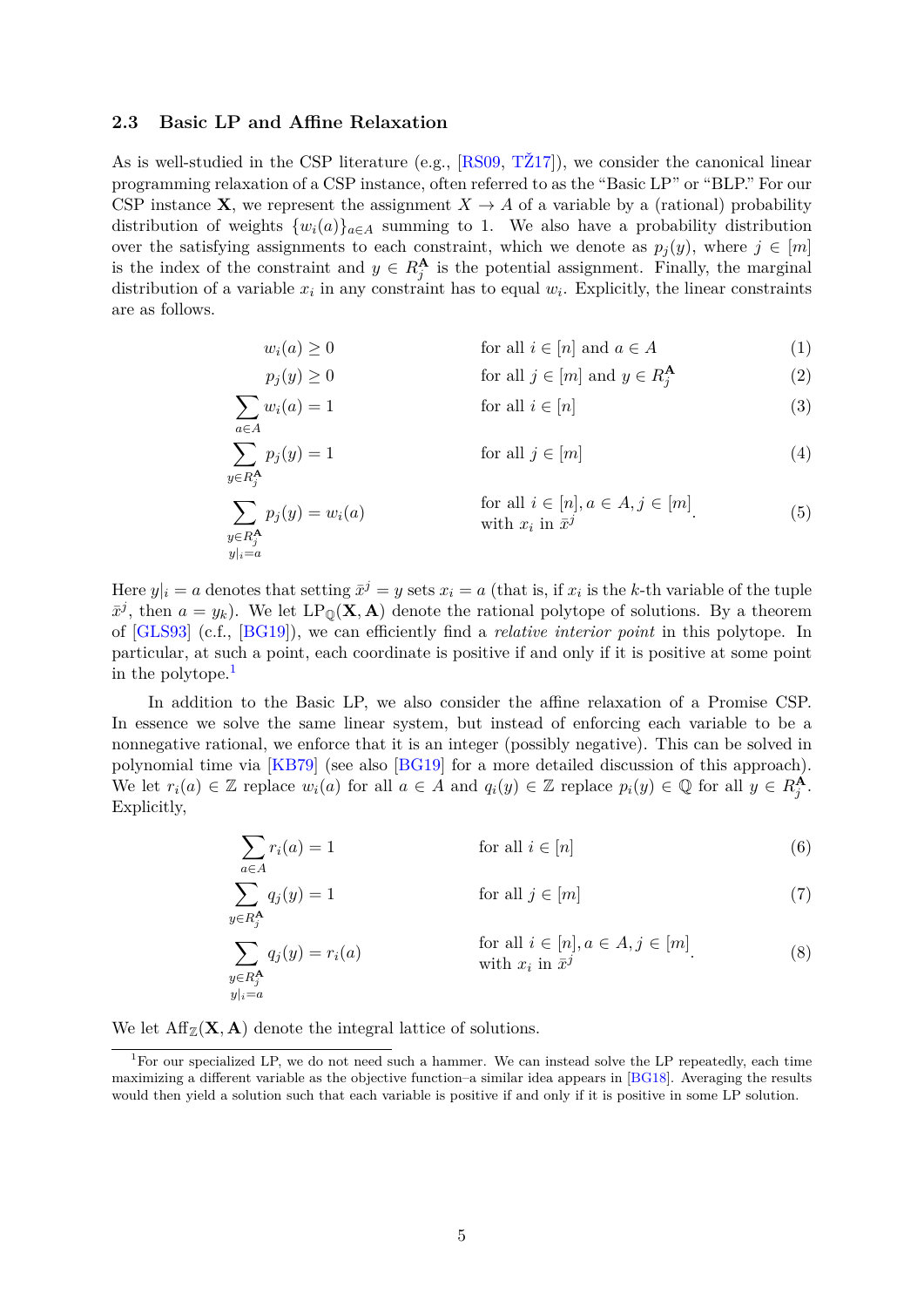# **3 BLP+Affine Algorithm and Analysis for Symmetric Polymorphisms**

In the BLP+Affine algorithm, given an instance **X** of PCSP-Decision $(A, B)$ , we seek to throw out any assignment to a constraint for which the LP determines to have weight 0. That is, given a relative interior point  $(w, p)$  of  $LP_{\mathbb{Q}}(X, A)$ , we refine  $\text{Aff}_{\mathbb{Z}}(X, A)$  to  $\text{Aff}_{\mathbb{Z}}'(X, A)$  by requiring  $r_i(a)$  to be zero whenever  $w_i(a)$  is, and requiring  $q_i(y)$  to be zero whenever  $p_i(y)$  is (by adding equations or just removing those variables from equations defining  $\text{Aff}_{\mathbb{Z}}(\mathbf{X}, \mathbf{A})$ .

The algorithm is presented in Figure [1.](#page-5-1) Note it does not depend on B; it is only relevant for the correctness proof.

- 1. Find a relative interior point in  $LP_{\mathbb{Q}}(X, A)$ . If no solution exists, **Reject**.
- 2. Refine  $\text{Aff}_{\mathbb{Z}}(\mathbf{X}, \mathbf{A})$  to  $\text{Aff}'_{\mathbb{Z}}(\mathbf{X}, \mathbf{A})$  by throwing out assignments to constraints which have weight 0 according to the relative interior point.
- 3. If  $\text{Aff}'_{\mathbb{Z}}(\mathbf{X}, \mathbf{A})$  is empty, **Reject**. Else, **Accept**.

#### <span id="page-5-1"></span>Figure 1: BLP+Affine algorithm

<span id="page-5-2"></span>**Definition 1.** We say the BLP+Affine algorithm *correctly solves* PCSP-Decision(A, B) if it accepts any instance X satisfiable in A and rejects any instance unsatisfiable in B.

As stated in the introduction, both the algorithm and the proof are structured similarly to those of  $[KOT<sup>+</sup>12]$  $[KOT<sup>+</sup>12]$  and  $[BG19]$ . Like in those works, the weights of the LP solution and affine relaxation are used to construct a list of assignments which are plugged into the relevant polymorphism. The novel contribution here is that a single argument can cover any infinite symmetric family of polymorphisms.

<span id="page-5-0"></span>**Theorem 2.** *Let* (A, B) *be a promise template (over any finite domain) such that* Pol(A, B) *has symmetric polymorphisms of arbitrarily large arities. Then, the BLP+Affine algorithm correctly solves* PCSP-Decision(A, B)*.*

*Proof.* If an instance **X** is satisfiable in **A**, then the Basic LP relaxation has a solution. The refinement  $\text{Aff}'_{\mathbb{Z}}(\mathbf{X}, \mathbf{A})$  includes every possible assignment which is in the support of some LP solution, including integral solutions. Thus it is non-empty and therefore the algorithm accepts.

Conversely, suppose the algorithm accepts, meaning both  $\text{LP}_{\mathbb{Q}}(X, A)$  and  $\text{Aff}'_{\mathbb{Z}}(X, A)$  have solutions  $(w, p)$  over  $\mathbb{Q}_{\geq 0}$  and  $(r, q)$  over  $\mathbb{Z}$ . The latter is a solution of  $\text{Aff}_{\mathbb{Z}}(\mathbf{X}, \mathbf{A})$  such that

$$
w_i(a) = 0 \implies r_i(a) = 0 \text{ for } i \in [n], a \in A \text{ and}
$$
  
 $p_j(y) = 0 \implies q_j(y) = 0 \text{ for } j \in [m], y \in R_j^{\mathbf{A}}.$ 

We claim  $X$  is satisfiable in B. Among all the coordinates in the LP solution–the w's and  $p's$ –let  $\ell$  be the least common denominator of these rational numbers. Let M be the maximum absolute value of any integer which appears in the affine solution (both the variable weights  $r$ and the constraint weights q). Let  $f : A^L \to B$  be a symmetric polymorphism of arity  $L \geq M \ell^2$ . Now write  $L = u\ell + v$  where  $u \in \mathbb{Z}_{\geq 0}$  and  $v \in \{0, \ldots, \ell - 1\}$ . Note that  $u \geq M\ell$ .

For each  $i \in [n]$  and  $a \in A$ , let

$$
W_i(a) := u\ell w_i(a) + v r_i(a).
$$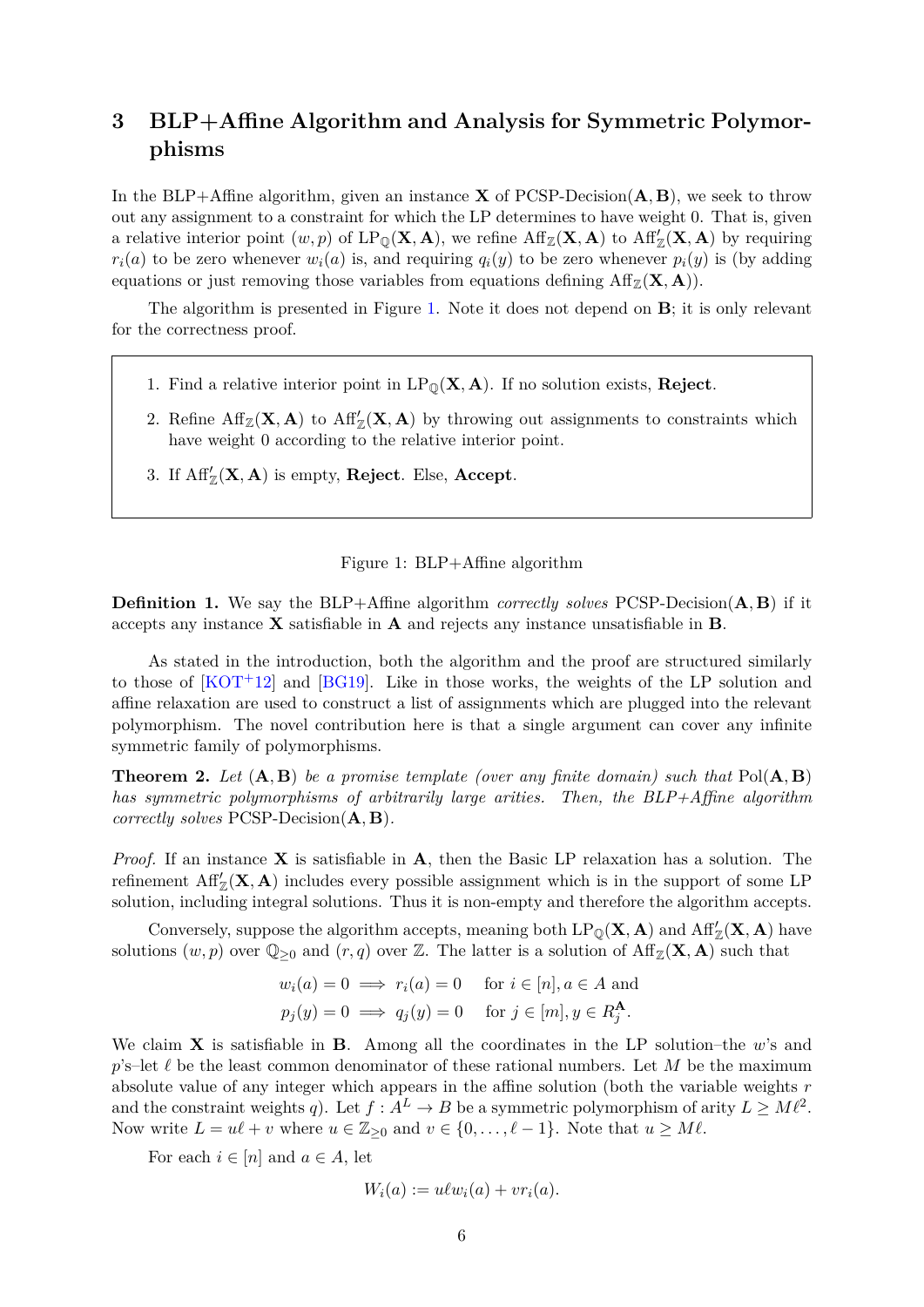This is an integer by choice of  $\ell$ . For a fixed  $i \in [n]$ , note that by Eq. [\(3\)](#page-4-1) and [\(6\)](#page-4-2)

$$
\sum_{a \in A} W_i(a) = \sum_{a \in A} u \ell w_i(a) + v r_i(a) = u \ell + v = L.
$$

Also, for fixed  $i \in [n]$  and  $a \in A$ , either  $w_i(a) = 0$ , which implies that  $r_i(a) = 0$  by the refinement, so  $W_i(a) = 0$ . Otherwise,  $w_i(a) \geq 1/\ell$ , so

$$
W_i(a) \ge u\ell(1/\ell) + v(-M) \ge M\ell - \ell M = 0.
$$

That is,  $W_i(a)$  for  $a \in A$  are non-negative integers which sum to L. We claim that the assignment

$$
X_i := f(\ldots, \underbrace{a, \ldots, a}_{W_i(a) \text{ times } \forall a \in A}, \ldots)
$$

to  $x_i$  defines a satisfying assignment of **X** in **B**. (Since f is symmetric, only the quantity of each  $a \in A$  in the input matters.) To verify it is indeed satisfying, consider a constraint in  $(R_j, \bar{x}^j)$ (with  $j \in [m]$ ) and assume without loss of generality it is on variables  $\bar{x}^j = (x_1, \ldots, x_k)$ . We claim  $(X_1, \ldots, X_k) \in R_j^{\mathbf{B}}$ .

For every valid assignment  $y \in R_j^{\mathbf{A}}$  to that constraint in **A**, define

$$
P_j(y) := u\ell p_j(y) + vq_j(y).
$$

By similar logic as before, these are non-negative integers that sum to 1. Indeed, by Eqs. [\(4\)](#page-4-3) and  $(7),$  $(7),$ 

$$
\sum_{y \in R_j^{\mathbf{A}}} P_j(y) = u\ell \sum_{y \in R_j^{\mathbf{A}}} p_j(y) + v \sum_{y \in R_j^{\mathbf{A}}} q_j(y) = L.
$$

Moreover, either  $p_i(y) = q_i(y) = 0$ , implying  $P_i(y) = 0$ , or

$$
P_j(y) \ge u\ell(1/\ell) + v(-M) \ge M\ell - \ell M = 0.
$$

Further note that by Eqs.  $(5)$  and  $(8)$ ,

<span id="page-6-0"></span>
$$
W_i(a) = u\ell w_i(a) + v r_i(a)
$$
  
\n
$$
= u\ell \sum_{y \in R_1^{\mathbf{A}}} p_i(y) + v \sum_{y \in R_1^{\mathbf{A}}} q_i(y)
$$
  
\n
$$
= \sum_{\substack{y \in R_1^{\mathbf{A}}} P_j(y) \ z = a}} P_j(y)
$$
  
\n(9)

For each  $j \in [m]$  consider a matrix  $M(j) \in A^{L \times k}$ , where exactly  $P_j(y)$  of the rows are equal to y. For all  $i \in [k]$  and  $a \in A$ , the number of times that a appears in column i is precisely  $W_i(a)$  by Eq. [\(9\)](#page-6-0). Thus, f applied to the columns is precisely  $(X_1, \ldots, X_k)$ . Since f is a polymorphism, this implies  $(X_1, \ldots, X_k) \in R_j^{\mathbf{B}}$ . This concludes the proof that assigning the value  $X_i$  to each variable  $x_i$  (for  $i \in [n]$ ) satisfies **X** in **B** and hence that the algorithm is  $\Box$ correct.

*Remark.* Another algorithm which works is to solve  $LP_{\mathbb{Z}[\sqrt{2}]}(\mathbf{X}, \mathbf{A})$  (that is the constrained variables are over non-negative elements of the ring  $\mathbb{Z}[\sqrt{2}]$  using the algorithm from [\[BG19\]](#page-15-4), instead of  $LP_0(X, A)$ . In this case, Steps 2 and 3 can be omitted. To sketch why this works, it suffices to justify why solving  $LP_{\mathbb{Z}[\sqrt{2}]}(X, A)$  also solves  $LP_{\mathbb{Q}}(X, A)$  and  $Aff_{\mathbb{Z}}'(X, A)$ . For each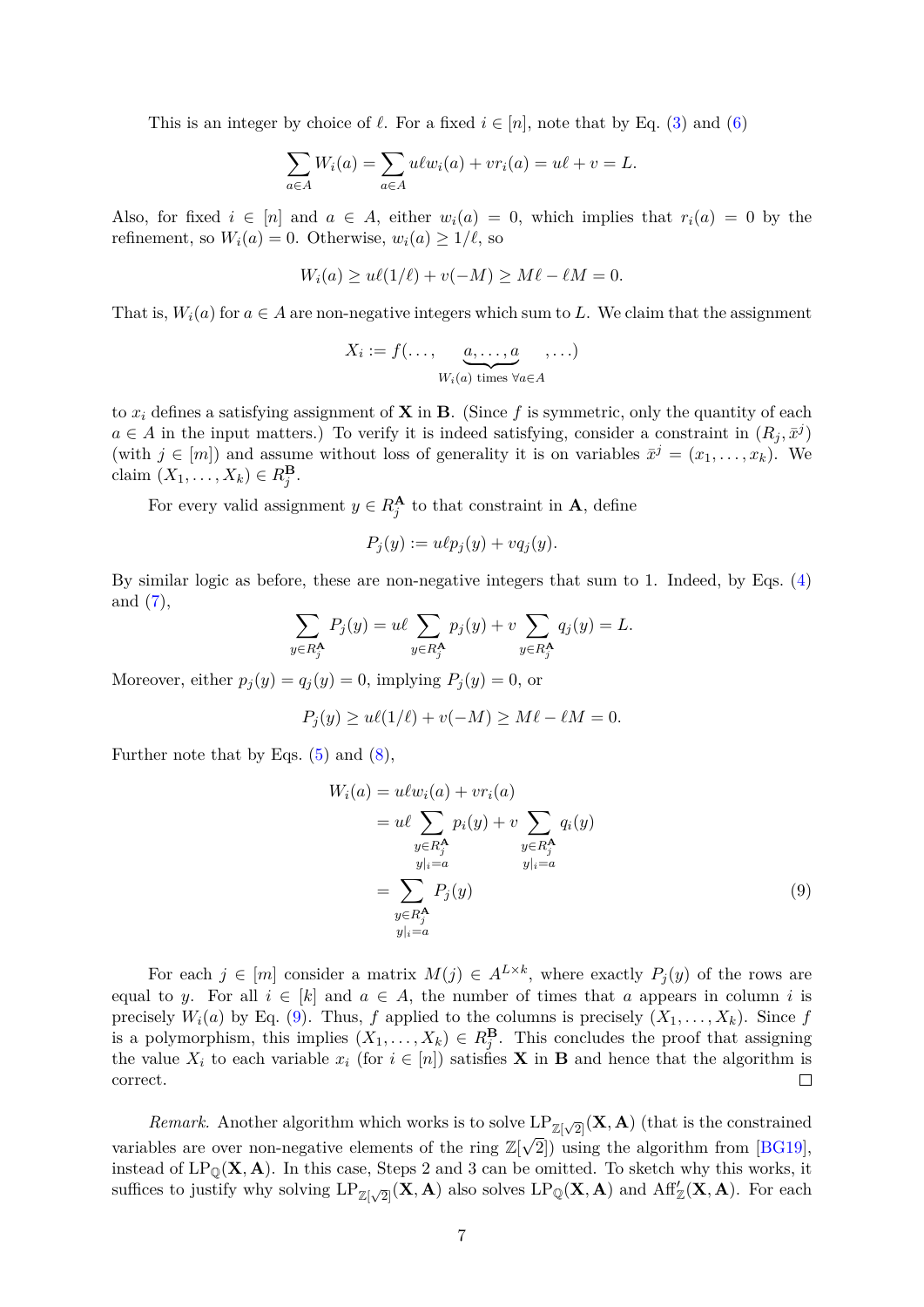assigned value of the form  $a + b$ √  $\overline{2}$  in a relative interior solution to  $\text{LP}_{\mathbb{Z}[\sqrt{2}]}(\mathbf{X}, \mathbf{A})$ , consider changing this variable to  $a+b\eta$ , where  $\eta$  is a sufficiently good rational approximation of  $\sqrt{2}$ . Such an assignment is in the relative interior of  $LP_{\mathbb{Q}}(X, A)$  as any inequality non-trivially involving an assignment is in the relative interior of  $LF_{\mathbb{Q}}(\mathbf{X}, \mathbf{A})$  as any mequality non-triviany involving  $\eta$ , in particular [\(1\)](#page-4-7), [\(2\)](#page-4-8), is not tight due to  $\sqrt{2}$  being irrational. To see why  $\text{Aff}_{\mathbb{Z}}(\mathbf{X}, \mathbf{A})$  satisfied, replace each assigned value of  $a + b\sqrt{2}$  with a. By inspection, this assignment (when changing  $w_i$ 's to  $r_i$ 's and  $p_j$ 's to  $q_j$ 's) satisfies  $\text{Aff}_{\mathbb{Z}}(\mathbf{X}, \mathbf{A})$ . It also satisfies  $\text{Aff}_{\mathbb{Z}}'(\mathbf{X}, \mathbf{A})$  because  $a + b\sqrt{2} = 0$  with a and b integral implies  $a = 0$ .

### <span id="page-7-1"></span>**4 Extension of Analysis to Block Symmetric Polymorphisms**

We say that a map  $f : A^L \to B$ . is *block-symmetric* if there exists a partition of the coordinates of f into blocks  $B_1 \cup \cdots \cup B_k = [L]$  such that f is permutation-invariant within each coordinate block  $B_i$ . We define the *width* of f to be the minimum size of any block.<sup>[2](#page-7-2)</sup> A natural example of a block symmetric polymorphism with nontrivial width is *alternating threshold* first studied in [\[BG18\]](#page-15-3)

$$
AT(x_1, \ldots, x_L) = 1[x_1 - x_2 + x_3 - \cdots \pm x_L \ge 1].
$$

In this case, the blocks are the odd and even coordinates. This polymorphism arises in the context of A corresponding to 1-in-3 SAT and B corresponding to NAE-SAT. Recent work shows that this PCSP, although tractable and simple to state, is not algebraically reducible (via so-called pp-constructions) to any tractable finite-domain CSP [\[BBKO19\]](#page-15-7).

We now show an analogue of Theorem [2](#page-5-0) for block-symmetric polymorphisms. Remarkably, the algorithm is identical to the one for ordinary symmetric polymorphisms and is independent of the number of blocks. In particular, it could be that the Promise CSP has finitely many polymorphisms for any particular number of blocks, yet has infinitely many block-symmetric polymorphisms of increasing width.

As discussed in [\[BG19,](#page-15-4) [FKOS19\]](#page-15-10), nearly all known tractable Boolean PCSPs have polymorphisms which are either symmetric (such as threshold functions) or block-symmetric (such as alternating threshold). Thus, except for those PCSPs which are "homomorphic relaxations"[3](#page-7-3) of a tractable (P)CSP (c.f., [\[BG19,](#page-15-4) [BBKO19\]](#page-15-7)), the algorithm presented here supersedes those works in the context of decision PCSP.

<span id="page-7-0"></span>**Theorem 3.** *Let* (A, B) *be a promise template (over any finite domain) such that* Pol(A, B) *has block-symmetric polymorphisms of arbitrarily large width. Then, the BLP+Affine algorithm correctly solves* PCSP-Decision(A, B)*.*

*Proof.* The proof proceeds much like that of Theorem [2.](#page-5-0) As before, we know that if **X** is satisfiable in A, then the algorithm rejects. We seek to show that if the algorithm accepts, then X is satisfiable in B.

Again, let  $\ell$  be the least common denominator of all coordinates in the LP solution. Let M be the maximum absolute value of any integer which appears in the affine solution. Let  $f: A^{B_1 \cup \cdots \cup B_{\kappa}} \to B$  be a block-symmetric polymorphism such that each block  $B_b$ , with  $b \in [\kappa]$ ,

<span id="page-7-2"></span><sup>&</sup>lt;sup>2</sup>Note that a function f might have different partitions into symmetric blocks; we define the width to be the maximum width over all such partitions. In particular, every  $f : A^L \to B$  is block-symmetric with width at least 1. Finding the exact width or an appropriate partition into blocks is non-trivial. However, we avoid computing or evaluating f altogether by only considering decision problems; see Section [6](#page-11-0) for a discussion of search problems.

<span id="page-7-3"></span><sup>&</sup>lt;sup>3</sup>A homomorphic relaxation of a PCSP( $\bf{A}, \bf{B}$ ) is another PCSP( $\bf{C}, \bf{D}$ ) such that  $\bf{C}$  has a homomorphism to  $\bf{A}$ and **B** to **D**. In this case,  $PCSP(\mathbf{C}, \mathbf{D})$  trivially reduces to  $PCSP(\mathbf{A}, \mathbf{B})$ . In general, if  $(\mathbf{C}, \mathbf{D})$  is a Boolean template that is a homomorphic relaxation of a tractable non-Boolean (P)CSP template, then this is the only algorithm we know for  $PCSP(\mathbf{C}, \mathbf{D})$ . We leave as an open question finding an explicit Boolean PCSP which is a homomorphic relaxation of a non-Boolean CSP but not correctly solvable by our BLP+Affine algorithm.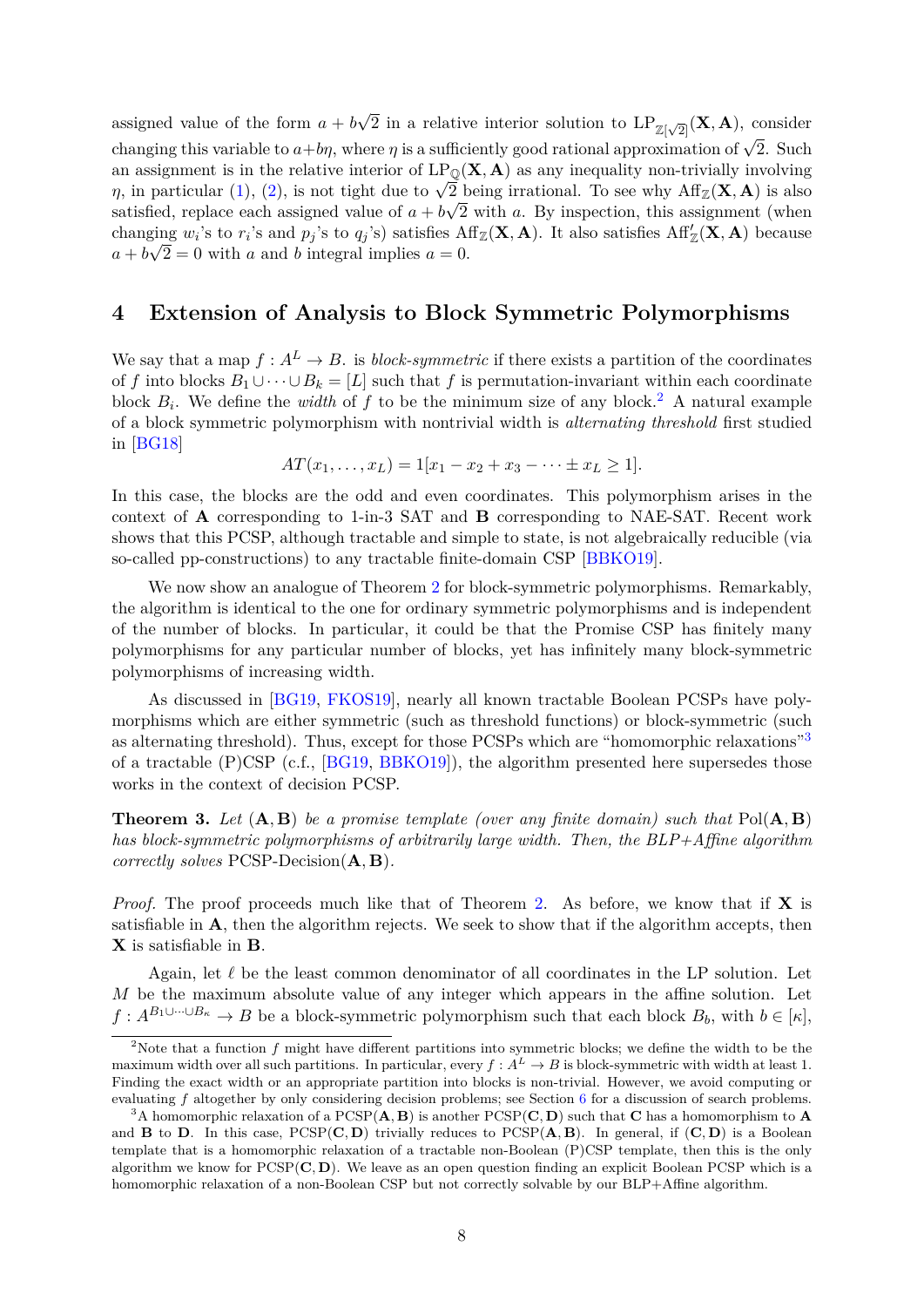has size at least  $M\ell^2$ . Let  $L_b = |B_b|$ . Similar to before, for all  $b \in [\kappa]$ , write  $L_b = u_b\ell + v_b$  where  $u_b \in \mathbb{Z}_{\geq 0}$  and  $v \in \{0, \ldots, \ell - 1\}$ . Note that  $u_b \geq M \ell$ .

We seek to show there exists *a homomorphism from* **X** to **B**. For each  $b \in [\kappa], i \in [n]$  and  $a \in A$ , let

$$
W_{b,i}(a) := u_b \ell w_i(a) + v_b r_i(a).
$$

For a fixed  $b \in [\kappa]$  and  $i \in [n]$ , by similar logic to the proof of Theorem [2,](#page-5-0) we have that  $W_{b,i}(a)$  are non-negative integers for all  $a \in A$  and

$$
\sum_{a \in A} W_{b,i}(a) = \sum_{a \in A} (u_b \ell w_i(a) + v_b r_i(a)) = u_b \ell + v_b = L_b.
$$

We now claim that the assignment

$$
X_i := f(\ldots, \underbrace{a, \ldots, a}_{W_{1,i}(a) \text{ times}}, \ldots, \ldots, \ldots, a}_{L_1 \text{ total}}, \ldots)
$$

to  $x_i$  defines a satifying assigment of **X** in **B**. To verify this, consider a constraint in  $(R_j, \bar{x}^j)$ (with  $j \in [m]$ ) and assume without loss of generality it is on variables  $\bar{x}^j = (x_1, \ldots, x_k)$ . We claim  $(X_1, \ldots, X_k) \in R_j^{\mathbf{B}}$ . For all  $b \in [\kappa]$  and assignments  $y \in R_j^{\mathbf{A}}$  define

$$
P_{b,j}(y) := u_b \ell p_j(y) + v_b q_j(y).
$$

By similar logic as previously,  $P_{b,j}(y)$  are non-negative integers and by Eqs. [\(4\)](#page-4-3) and [\(7\)](#page-4-4),

$$
\sum_{y \in R_j^{\mathbf{A}}} P_{b,j}(y) = u_b \ell \sum_{y \in R_j^{\mathbf{A}}} p_j(y) + v_b \sum_{y \in R_j^{\mathbf{A}}} q_j(y) = L_b.
$$

Further note that by Eqs. [\(5\)](#page-4-5) and [\(8\)](#page-4-6) for  $i \in [n], a \in A$ , and  $j \in [m]$ 

<span id="page-8-1"></span>
$$
W_{b,i}(a) = u_b \ell \sum_{\substack{y \in R_j^{\mathbf{A}}} p_j(y) + v_b \sum_{\substack{y \in R_j^{\mathbf{A}}} q_j(y) \\ y|_i = a}} q_j(y)
$$
  
= 
$$
\sum_{\substack{y \in R_j^{\mathbf{A}}} p_{b,j}(y) \\ y|_i = a}} P_{b,j}(y)
$$
(10)

For each  $j \in [m]$  consider a matrix  $M(j) \in A^{L \times k}$ , where exactly  $P_{b,j}(y)$  of the rows are equal to y in the rows indexed by block  $B_b$ . For all  $i \in [k]$  and  $a \in A$ , the number of times that a appears in column i and row-block  $B_b$  is precisely  $W_{b,i}(a)$  by Eq. [\(10\)](#page-8-1). Thus, f applied to the columns is precisely  $(X_1, ..., X_k)$ . Since f is a polymorphism, this implies  $(X_1, ..., X_k) \in R_j^{\mathbf{B}}$ . This concludes the proof that the algorithm is correct.

# <span id="page-8-2"></span>**5 Characterizing the Algorithm's Power**

In this section, we characterize the power of the BLP+Affine algorithm from Figure [1](#page-5-1) exactly. Recall, we denote the domains of relational structures  $\mathbf{A}, \mathbf{B}, \mathbf{X}$  as  $A, B, X$ .

<span id="page-8-0"></span>**Theorem 4.** *Let* (A, B) *be a promise template. The following are equivalent:*

• *BLP+Affine algorithm correctly solves* PCSP-Decision(A, B)*.*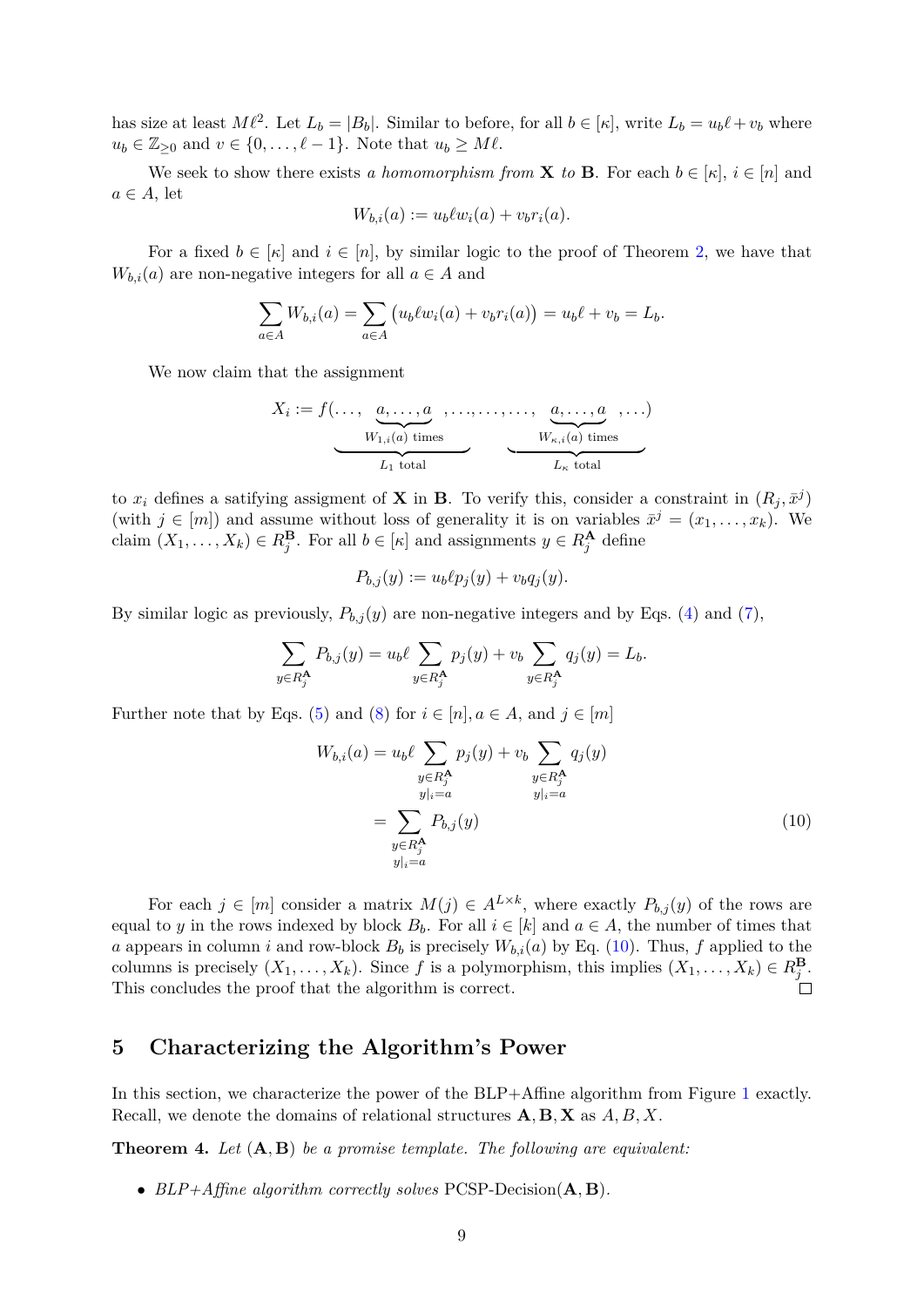- Pol(A, B) *has block-symmetric polymorphisms of arbitrarily high width.*
- *For every* L ∈ N*,* Pol(A, B) *has a block-symmetric polymorphism of arity* 2L+ 1 *with two symmetric blocks of variables of size*  $L$  *and*  $L + 1$ *, respectively.*

We need a few definitions and fundamental facts from [\[BKO19,](#page-15-6) [BBKO19\]](#page-15-7). For an L-ary function  $f: A^L \to B$  and a function  $\pi: [L] \to [L']$ , the *minor* of f obtained from  $\pi$  is the function  $g: A^{L'} \to B$  defined as

<span id="page-9-0"></span>
$$
g(x_1, \dots, x_{L'}) := f(x_{\pi(1)}, \dots, x_{\pi(L)}).
$$
\n(11)

We write  $g = f_{\pi}$ . Thus sets of polymorphisms Pol(**A**, **B**) are equipped with an operation  $(\cdot)_{\pi}$ which maps L-ary polymorphisms to L'-ary polymorphisms (for every  $\pi: [L] \to [L'])$ ). We consider such a structure more abstractly, allowing any objects to play the role of polymorphisms:

**Definition 5.** A *minion* M consists of sets  $\mathcal{M}^{(L)}$  for  $L \in \mathbb{N}$  and functions  $(\cdot)_{/\pi} \colon \mathcal{M}^{(L)} \to \mathcal{M}^{(L')}$ for all functions  $\pi: [L] \to [L']$ , such that compositions agree:  $(f_{/\pi})_{/\tau} = f_{/\tau \circ \pi}$  for  $\pi: [L] \to [L']$ ,  $\tau \colon [L'] \to [L'']$ , and  $f_{/\mathrm{id}} = f$ . We write M for the disjoint union of  $\mathcal{M}^{(L)}$ ,  $L \in \mathbb{N}$ , and  $\text{ar}(f) = L$ for  $f \in \mathcal{M}^{(L)}$ . A *minion homomorphism*  $\xi : \mathcal{M} \to \mathcal{N}$  is a function which preserves arity and minors:  $\operatorname{ar}(\xi(f)) = \operatorname{ar}(f)$  and  $\xi(f_{/\pi}) = \xi(f)_{/\pi}$  for all functions  $\pi: [L] \to [L']$ .

Note that the objects in a minion do not have to be functions, and the set  $\mathcal{M}^{(L)}$  does not have to be finite, though this is true for minions  $Pol(A, B)$  with finite  $A, B$ . Similarly the operations  $(\cdot)_{\pi}$  are not necessarily defined by Eq. [\(11\)](#page-9-0), though this will always be the case when elements of a minion  $f \in \mathcal{M}^{(L)}$  are L-ary function. As an important example, consider the minion  $\mathcal{Q}_{conv}$  of convex combination functions, i.e. functions  $\mathbb{Q}^L \to \mathbb{Q}$  of the form  $w_1x_1 + \cdots + w_Lx_L$  for  $\sum_1^L w_i = 1$ ,  $w_i \in \mathbb{Q}_{\geq 0}$ , with  $(\cdot)_{/\pi}$  defined by Eq. [\(11\)](#page-9-0). We can describe the same minion more concisely by identifying a convex L-ary function with its L-tuple of coefficients  $(w_1, \ldots, w_L)$ . That is, the "L-ary objects" of the minion  $\mathcal{Q}_{conv}$  can be equivalently defined as distributions on  $[L]$ :

$$
\mathcal{Q}_{conv}^{(L)} = \{w \colon [L] \to \mathbb{Q}_{\geq 0} \mid \sum_{i \in [L]} w(i) = 1\},\
$$

and for  $\pi: [L] \to [L']$  and  $w \in \mathcal{Q}_{conv}^{(L)}$  one can define  $w_{/\pi}$  as

$$
w_{/\pi}(i) := w(\pi^{-1}(i)) = \sum_{j \in \pi^{-1}(i)} w(j)
$$
 for  $i \in [L']$ .

This minion characterizes the power of the basic linear programming relaxation in the sense that BLP correctly solves PCSP-Decision( $\bf{A}, \bf{B}$ ) (i.e. feasibility of  $LP_0(\bf{X}, \bf{A})$  implies  $\bf{X}$  is satisfiable in **B** for all instances **X**) if and only if  $Q_{conv}$  admits a minion homomorphism to Pol( $A, B$ ). This was shown by Barto et al. [\[BBKO19,](#page-15-7) Theorem 7.9]. Our proof straightforwardly extends this part of the argument.

We first define the minion that plays the role of  $\mathcal{Q}_{conv}$  for the BLP+Affine relaxation. It assigns two coefficients to every coordinate  $i \in [L]$ .

<span id="page-9-1"></span>**Definition 6.** The minion  $M_{BLP+Aff}$  is defined as follows: for  $L \in \mathbb{N}$ , its "L-ary objects" are

$$
\mathcal{M}_{\text{BLP+Aff}}^{(L)} := \{(w, r) \mid w \colon [L] \to \mathbb{Q}_{\geq 0}, \qquad \sum_{i \in [L]} w(i) = 1
$$
  

$$
r \colon [L] \to \mathbb{Z}, \qquad \sum_{i \in [L]} r(i) = 1
$$
  

$$
\forall_{i \in [L]} \quad w(i) = 0 \implies r(i) = 0 \}.
$$

Equivalently, these could be seen as a function from [L] to  $\{(a, b) \in \mathbb{Q}_{\geq 0} \times \mathbb{Z} : a = 0 \implies b = 0\}.$ For  $\pi: [L] \to [L']$  and  $(w, r) \in \mathcal{M}_{\text{BLP+Aff}}^{(L)}$ , we define the minor  $(w,r)_{/\pi}$  as  $(w',r')$ , where

$$
w'(i) := w(\pi^{-1}(i)) = \sum_{j \in \pi^{-1}(i)} w(j)
$$
  

$$
r'(i) := r(\pi^{-1}(i)), \quad \text{for } i \in [L'].
$$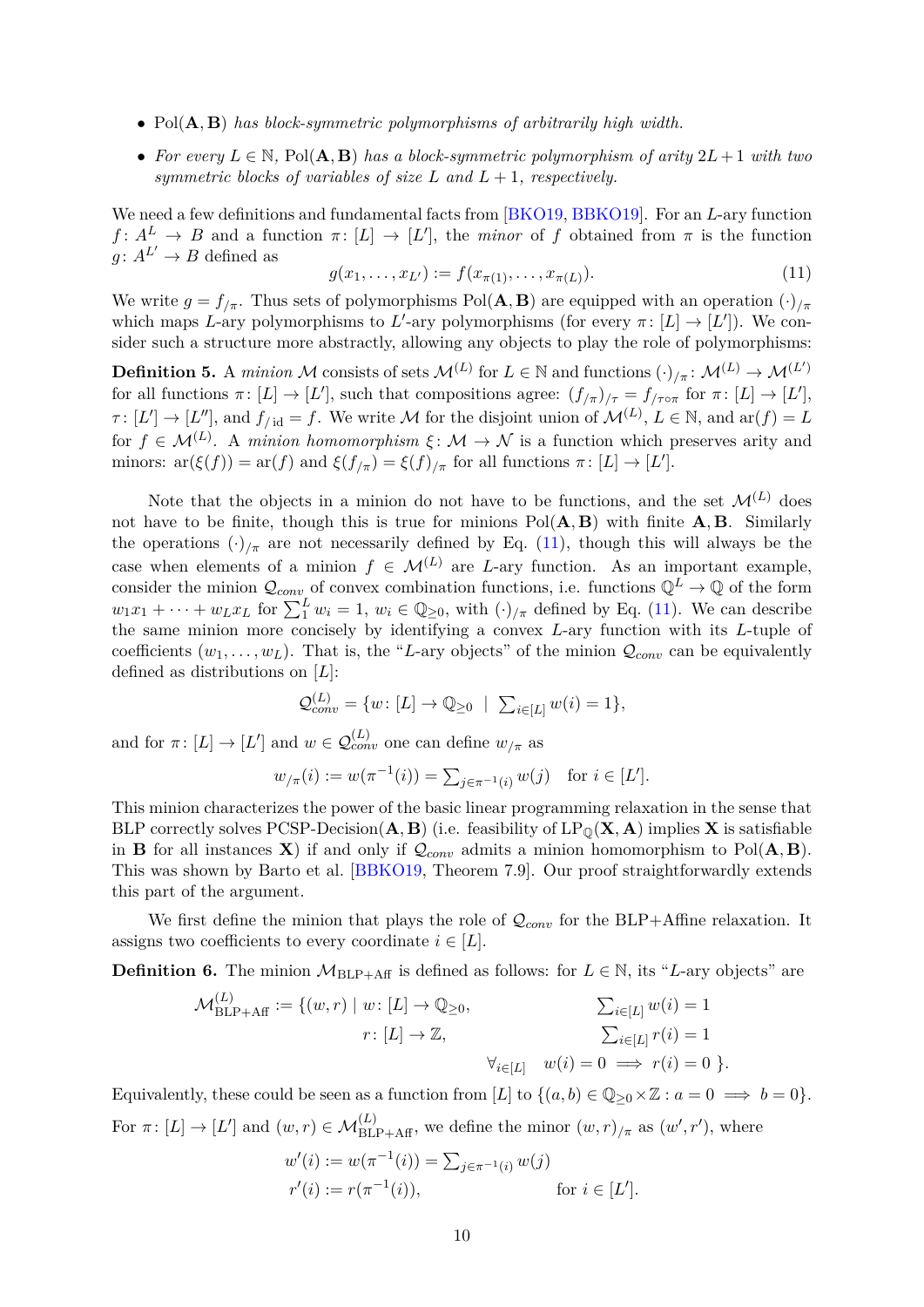It is easy to check this indeed defines a minion (the  $w(i) = 0 \implies r(i) = 0$  condition is preserved when taking a minor and composition of minors works as expected). One could also think of a pair  $(w, r) \in \mathcal{M}_{\text{BLP+Aff}}^{(L)}$  as an L-ary function on  $\mathbb{Q}^2$ ,  $f\left(\binom{x_1}{y_1}, \ldots, x_n\right)$  $\binom{x_1}{y_1},\ldots,\binom{x_n}{y_n}$  $\binom{x_n}{y_n}) = \bigl(\frac{\sum w(i)x_i}{\sum r(i)x_i}\bigr).$ 

The minion  $M_{BLP+Aff}$  characterizes the BLP+Affine relaxation as follows.

<span id="page-10-0"></span>**Lemma 7.** *Let* (A, B) *be a promise template. The following are equivalent:*

- *BLP+Affine correctly solves* PCSP-Decision(A, B) *(Definition [1\)](#page-5-2).*
- $M_{BLP+Aff}$  *admits a minion homomorphism to*  $Pol(A, B)$ *.*

As the proof of this lemma directly extends the arguments by Barto et al. [\[BBKO19\]](#page-15-7), we refer the reader to Appendix [A](#page-13-0) for an exposition of it.

We now reinterpret this last condition in terms of concrete polymorphisms. One direction is simple:

<span id="page-10-1"></span>**Lemma 8.** *Suppose*  $M_{BLP+Aff}$  *has a minion homomorphism to some minion*  $\mathcal{N} = Pol(\mathbf{A}, \mathbf{B})$ *. Then for every*  $L \in \mathbb{N}$ , N *contains a block-symmetric polymorphism of arity*  $2L + 1$  *with two blocks of size*  $L$  *and*  $L + 1$ *.* 

*Proof.* Given  $L \in \mathbb{N}$ , consider the following object  $(w, r) \in \mathcal{M}_{BLP+Aff}^{(2L+1)}$ : take  $w(i) := \frac{1}{2L+1}$  and  $r(i) := (-1)^{i+1}$  for  $i = 1, \ldots, 2L+1$ . For every permutation  $\pi \colon [2L+1] \to [2L+1]$  which maps odd coordinates to odd coordinates (and even to even),  $(w, r)_{/\pi} = (w, r)$ . Thus the image of  $(w, r)$  in N has the same property, i.e. it has arity  $2L+1$  and it is symmetric on odd coordinates as well as on even coordinates.  $\Box$ 

We remark the above lemma in fact applies to any minion  $N$ , not only those of the form Pol(**A**, **B**); one can define  $f \in \mathcal{N}^{(L)}$  to be block-symmetric with blocks  $B_1 \cup \cdots \cup B_k = [L]$  if  $f_{/\pi} = f$  holds for all permutations  $\pi$  of [L] that preserve the blocks; the proof then applies without change.

The idea for the other direction is essentially the same as in the proof of Theorem [2](#page-5-0) and [3.](#page-7-0) We apply it to construct a minion homomorphism from every finite subset of  $M_{BLP+Aff}$  and use a compactness argument.

<span id="page-10-2"></span>**Lemma 9.** Suppose the minion  $\mathcal{N} = \text{Pol}(\mathbf{A}, \mathbf{B})$  *(for*  $\mathbf{A}, \mathbf{B}$  *finite) contains block-symmetric* polymorphisms of arbitrarily high width. Then  $M_{BLP+Aff}$  *admits a minion homomorphism to* N.

*Proof.* To avoid cumbersome notation we present the proof only for the case of one block, i.e. we assume that  $N$  contains symmetric polymorphisms of arbitrarily high arity. This extends to more blocks just as Theorem [3](#page-7-0) extends Theorem [2.](#page-5-0)

We define finite subsets of  $\mathcal{M}_{\text{BLP+Aff}}$  as follows. For  $L, \ell, M \in \mathbb{N}$ , let  $\mathcal{M}_{\ell,M}^{(L)}$  be the subset of those  $(w, r) \in \mathcal{M}_{\text{BLP+Aff}}^{(L)}$  such that  $\ell w(i) \in \mathbb{Z}$  for  $i \in [L]$  and  $\sum_i |r(i)| \leq M$ . Observe that  $\mathcal{M}^{(L)}_{\ell,M}$  is a finite set (since the numbers  $\ell w(i)$  are L non-negative integers summing to  $\ell$  and the numbers  $r(i)$  are L integers between  $-M$  and M). Denote  $\mathcal{M}_{\ell,M} := \bigcup_{L \in \mathbb{N}} \mathcal{M}_{\ell,M}^{(L)}$ .

For fixed  $\ell, M$ , we define a minion homomorphism from  $\mathcal{M}_{\ell,M}$  to N as follows. Let  $f \in \mathcal{N}$ be a function of some arity  $L^* \geq M\ell^2$ . Let  $u, v \in \mathbb{N}$  be numbers such that  $L^* = u\ell + v$ ,  $v \in \{0, \ldots, \ell - 1\}$ . Then  $u \geq M \ell$ .

Take  $L \in \mathbb{N}$  and  $(w,r) \in \mathcal{M}_{\ell,M}^{(L)}$ . For  $i \in [L]$ , the number  $W_i := u \ell w(i) + v r(i)$  is a non-negative integer. Since  $\sum_i W_i = u\ell + v = L^*$ , we can map  $(w, r)$  to the L-ary minor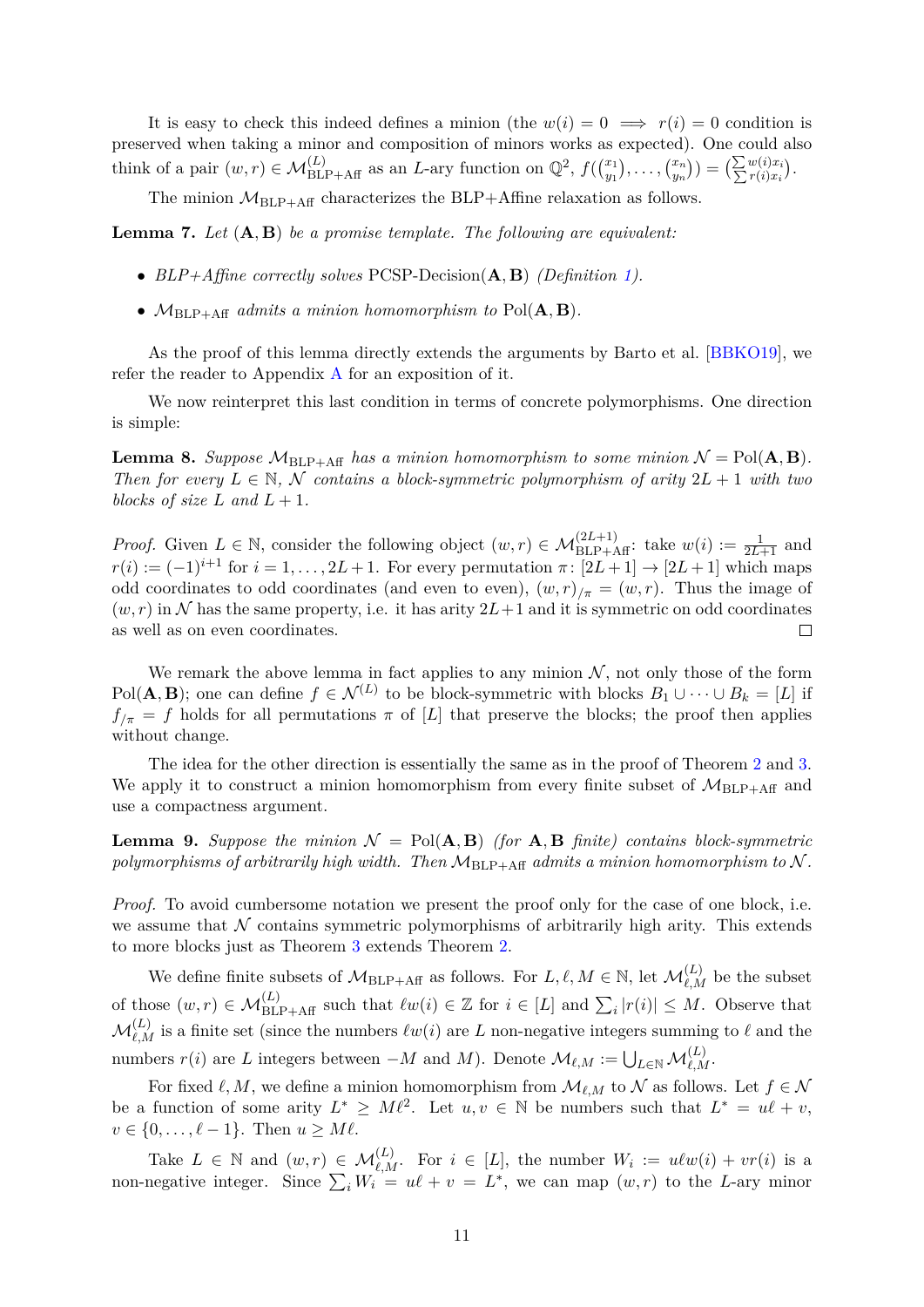$g := f(x_1, x_1, x_1, \dots, x_L, x_L)$  of the  $L^*$ -ary function f where  $x_i$  is repeated  $W_i$  times, for  $i \in [L]$ . We claim that this map is a minion homomorphism from  $\mathcal{M}_{\ell,M}$  to  $\mathcal N$  (in fact to the subminion of minors of f). Indeed, for  $\pi: [L] \to [L']$ , consider the minor  $g_{/\pi}$  of g identifying  $x_j$  for  $j \in \pi^{-1}(i)$ into a single variable  $z_i$  (for  $i \in [L']$ ). We have that  $g_{/\pi}$  is also a minor of f where  $z_i$  is repeated  $\sum_{j \in \pi^{-1}(i)} W_j$  times. That is,  $z_i$  is repeated  $u \ell w(\pi^{-1}(i)) + v r(\pi^{-1}(i))$  times. By symmetry of f the ordering does not matter, thus  $g_{\pi}$  (the minor of the image of f) is the same as the image of the minor  $f_{/\pi}$ .

We conclude with a compactness argument similar to that of Remark 7.13 in [\[BBKO19\]](#page-15-7). For  $k \in \mathbb{N}$ , let  $\mathcal{M}_k := \bigcup_{L \leq k} \mathcal{M}_{k, k}^{(L)}$ . Then  $\mathcal{M}_k$  is finite,  $\mathcal{M}_k \subseteq \mathcal{M}_{k+1}$  (because  $k! \cdot w(i) \in \mathbb{Z}$  implies  $(k+1)! \cdot w(i) \in \mathbb{Z}$  and  $\overline{\bigcup}_{k \in \mathbb{N}}^{\infty} \mathcal{M}_k = \mathcal{M}_{\text{BLP+Aff}}$ . Consider the possible minion homomorphisms from  $\mathcal{M}_k$  to  $\mathcal{N}_k$ , or more precisely, restrictions of homomorphisms obtained above to  $\mathcal{M}_k$  (since  $\mathcal{M}_k$  itself is technically not a minion). There are only finitely many possible such restrictions  $\mathcal{M}_k \to \mathcal{N}$ , because  $\mathcal{M}_k$  is finite, the arities of images in N are bounded, and hence the number of possible images in N is also finite. Consider an infinite tree with restrictions from any  $\mathcal{M}_k$ to N as nodes, the trivial map from  $\mathcal{M}_0 = \emptyset$  being the root, and the parent of a function  $\mathcal{M}_{k+1} \to \mathcal{N}$  being its restriction to  $\mathcal{M}_k$ . This is an infinite tree (because for each k we have some minion homomorphism from a superset of  $\mathcal{M}_k$  to  $\mathcal{N}$ ) that is connected (because everyone is connected through its ancestors to the root) and finitely branching (because there are only finitely many restrictions  $\mathcal{M}_k \to \mathcal{N}$ , for any fixed k). Therefore, by Kőnig's lemma, the tree contains an infinite path  $\zeta_k : \mathcal{M}_k \to \mathcal{N}$  of homomorphisms that are restrictions of each other. Their union is then a homomorphism from  $\bigcup_{k\in\mathbb{N}}\mathcal{M}_k = \mathcal{M}_{\text{BLP+Aff}}$  to  $\mathcal{N}$ .  $\Box$ 

(We remark the above proof in fact applies to any minion  $\mathcal{N}$ , assuming  $\mathcal{N}^{(L)}$  is finite for every L.) Lemmas [7,](#page-10-0) [8,](#page-10-1) and [9](#page-10-2) conclude the proof of Theorem [4.](#page-8-0)

## <span id="page-11-0"></span>**6 Concluding Thoughts**

We conclude with a few natural directions of future inquiry raised by this work.

Inspecting the proofs of Theorems [2](#page-5-0) and [3,](#page-7-0) in order to yield a search algorithm (and not just a decision algorithm), it would suffice to compute:

$$
X_i := f(\ldots, \underbrace{a, \ldots, a}_{W_i(a) \text{ times}}, \ldots)
$$

for some block-symmetric polymorphism  $f$  and a fixed partition into blocks of size at least  $L$ , for an integer  $L$  which depends polynomially on the least common denominator of rational numbers in the LP solution and the maximum absolute value of integers in the affine solution. In previous work [\[BG19\]](#page-15-4), Brakensiek and Guruswami circumvented this problem by assuming that  $f$  has special structure (such as being a threshold function, etc.). Even then, we often only assumed that you had oracle access to the structure of  $f$ . Thus, except for some simple cases studied in the paper, truly polynomial-time search algorithms remain elusive. Perhaps one could hope for a search algorithm like the decision algorithm presented in this paper which is oblivious to the underlying polymorphisms (as long as they are symmetric/block-symmetric).

**Question.** Is there an "oblivious" polynomial-time algorithm for the search version of Promise CSPs with infinitely many symmetric polymorphisms?

We note that an oblivious polynomial-time algorithm is also not known for the search version of Promise CSPs with symmetric polymorphisms of all arities (which capture the power of BLP [\[BBKO19,](#page-15-7) Theorem 7.9]) and for the search version of Promise CSPs with alternating polymorphisms of all odd arities (which capture the power of the affine relaxation [\[BBKO19,](#page-15-7) Theorem 7.19]).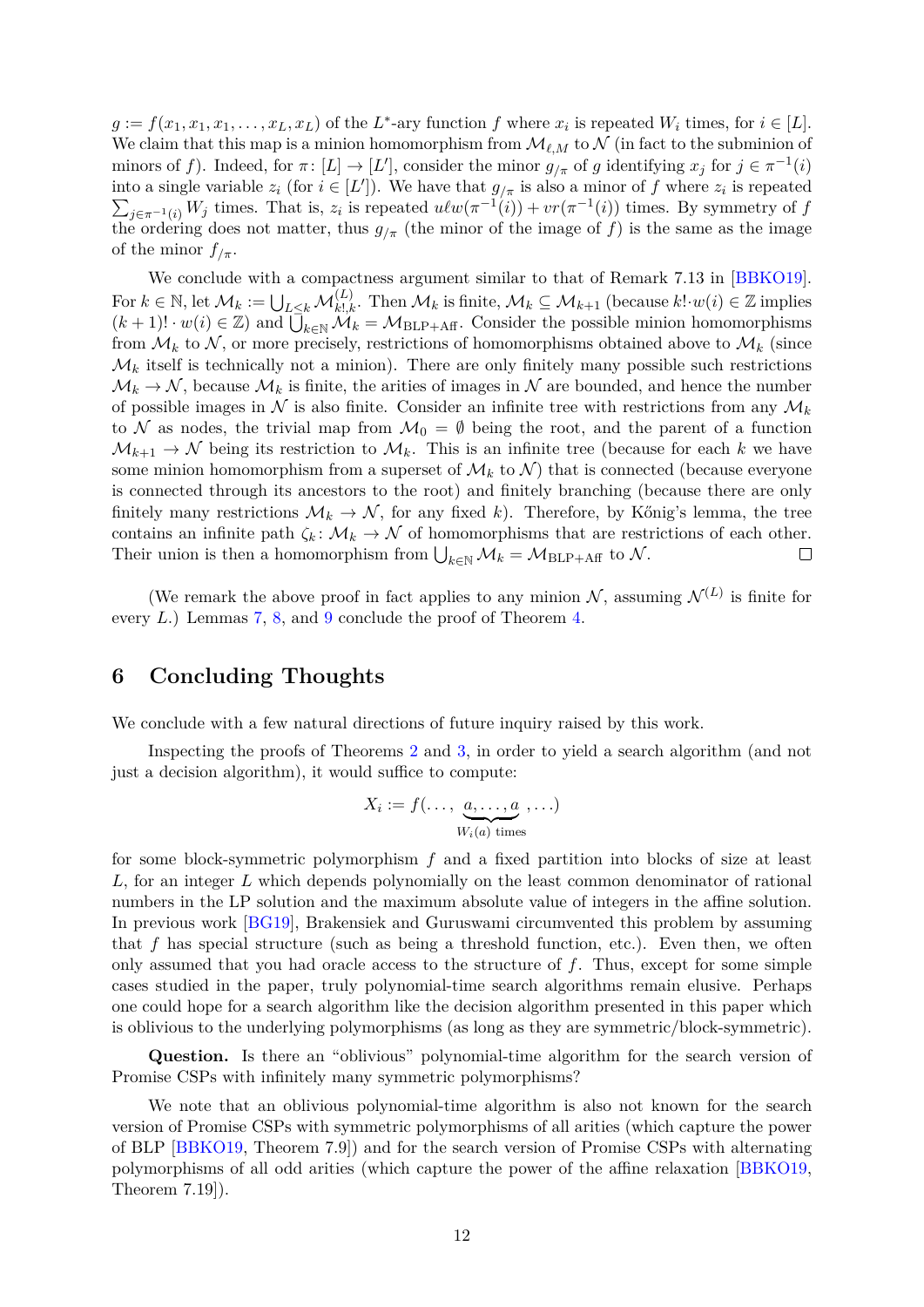Otherwise, one could hope to prove a "structure theorem" that every Promise CSP with infinitely many symmetric polymorphisms also has an infinite threshold-periodic family. As [\[BG19\]](#page-15-4) shows, such polymorphisms can get exceedingly complicated, suggesting that such a characterization may only be possible in the Boolean case.

**Question.** Does every Boolean PCSP with infinitely many symmetric polymorphisms have an infinite threshold-periodic family?

Even without a structure theorem, one could perhaps hope to compute the pertinent values of f "on the fly," but this seems difficult in our current formulation as the arity of f could be exponentially large in the input size!

While Theorem [4](#page-8-0) characterizes the power of the BLP+Affine algorithm, it is still worthwhile to ask how this compares to other classes of templates, in particular those studied for non-promise CSPs. The following example of a simple template not solved by the BLP+Affine relaxation was communicated to us by Jakub Opršal.

**Example 10.** Let  $A$  be the disjoint union of a directed 2-cycle  $\{0, 1\}$  and a directed 3-cycle  $\{0', 1', 2'\}$ . Then **A** is tractable template (i.e. PCSP(**A**, **A**) is solvable in polynomial time, in fact Pol( $\mathbf{A}, \mathbf{A}$ ) has cyclic polymorphisms of every prime arity  $p > 3$ ) but has no non-trivial block-symmetric polymorphisms.

*Proof.* To see it admits no block-symmetric polymorphisms f of width greater than one, observe that every such width can be represented as  $2n + 3n'$  for some  $n, n' \in \mathbb{N}$ , hence every block can be filled with *n* copies of values 0, 1 and *n'* copies of  $0', 1', 2'$ , giving some input  $\bar{v}$  to f. But f should give the same output on the input  $\bar{v}^{\oplus 1}$  consisting of n copies of 1,0 and n' copies of 1', 2', 0'. Since  $(v_i, v_i^{\oplus 1})$  is an arc of **A** for every i and since f is a polymorphism,  $(f(\bar{v}), f(\bar{v}^{\oplus 1}))$ would be a loop in A, a contradiction.

We now observe that  $PCSP(A, A)$  has a straightforward polynomial time algorithm. For each connected component of constraints, the variables must map to either  $\{0, 1\}$  or  $\{0', 1', 2'\}$ . The first case is equivalent to testing if the graph of constraints is bipartite. The latter can be done by a breath-first search which checks that all directed cycles have length a multiple of 3.  $\Box$ 

Thus the condition of having block-symmetric polymorphisms of high width is not preserved under disjoint union, even though tractability is. We also know that since  $Pol(A, A)$  has a majority polymorphism (simply let  $f(x, y, z)$  output x if  $x = y$  and z otherwise), PCSP(A, A) can be solved in polynomial time via the  $(2, 3)$ -consistency algorithm, 3-rounds of Sherali-Adams, or the canonical SDP relaxation (see also [\[BK14,](#page-15-9) [TŽ17,](#page--1-11) [BKW17\]](#page-15-5)). Informally, these relaxations ensure that there are locally consistent assignments to every (constant-sized) subset of variables. This consistency is quite powerful. For instance, 2-SAT can be solved by the BLP+Affine relaxation or 3 rounds of Sherali-Adams, but not the BLP by itself. This suggests the tantalising possibility that an analogous hierarchy could provide a uniform algorithm for all tractable non-promise CSPs.

**Question.** Which (decision) promise CSPs can be solved via constantly many rounds of the Sherali-Adams hierarchy for the BLP+Affine relaxation? Does this capture all tractable non-promise CSPs?

### **Acknowledgments**

We thank Libor Barto, Andrei Krokhin, and Jakub Opršal for useful comments and encouragement. We also thank anonymous reviewers for many helpful comments.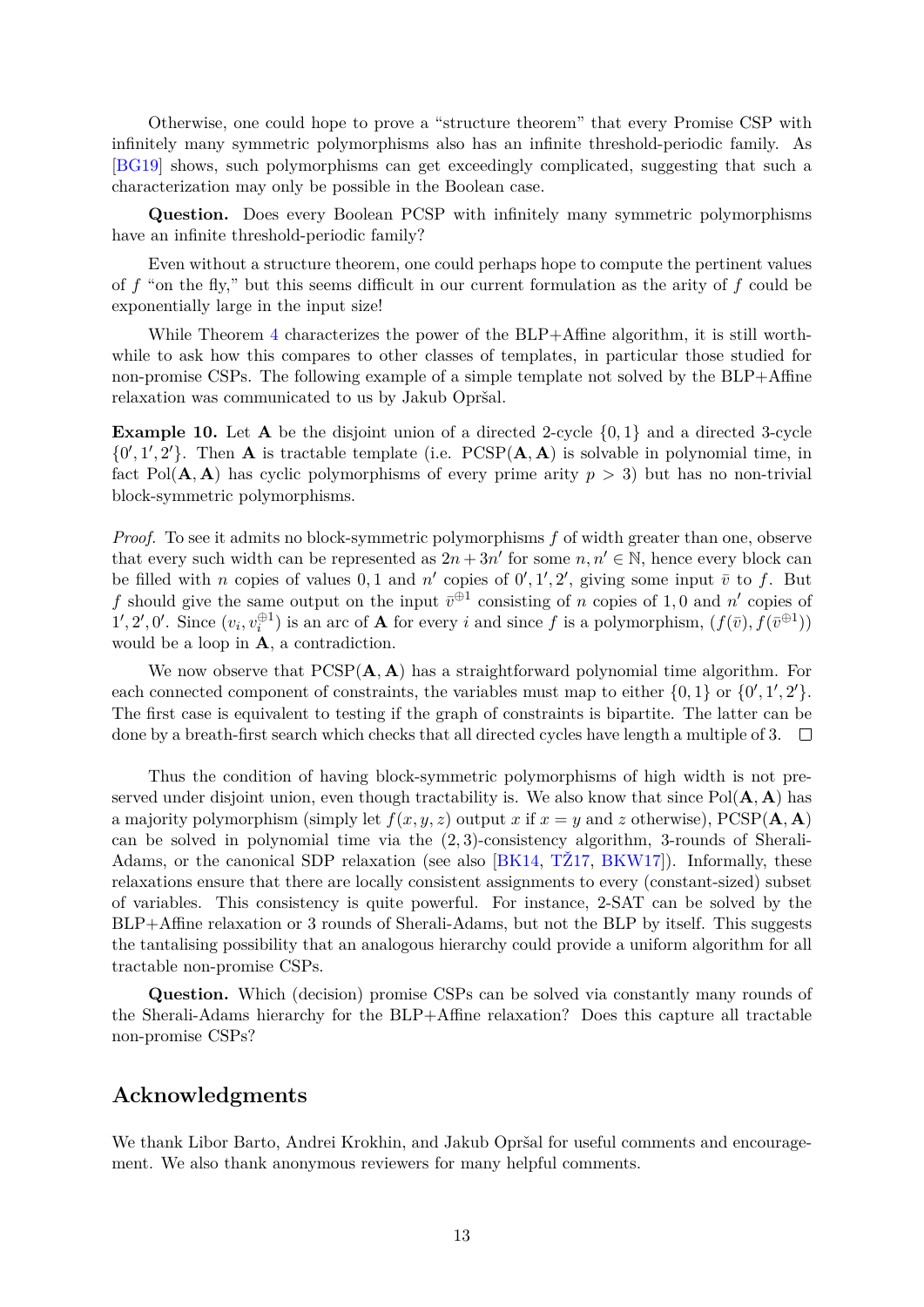### <span id="page-13-0"></span>**A From Relaxations to Minion Homomorphisms**

In this appendix, we recall the definition of the minion  $Q_{conv}$  and prove Lemma [7](#page-10-0) from Section [5.](#page-8-2) We do this by explaining how free structures relate BLP and Affine relaxations to minions. We carry over the notation from Section [5.](#page-8-2)

**Definition 11.** The minion  $\mathcal{Q}_{conv}$  is defined as follows: for  $L \in \mathbb{N}$ , the "L-ary object" of the minion are

$$
\mathcal{Q}_{conv}^{(L)} := \{ w : [L] \to \mathbb{Q}_{\geq 0} \mid \sum_{i \in [L]} w(i) = 1 \};
$$

for  $\pi \colon [L] \to [L']$  and  $w \in \mathcal{Q}_{conv}^{(L)}$ , we define the minor  $w_{/\pi}$  of w as

$$
w_{/\pi}(i) = w(\pi^{-1}(i)) = \sum_{j \in \pi^{-1}(i)} w(j).
$$

Let us describe how  $\mathcal{Q}_{conv}$  characterizes the power of the basic linear programming relaxation; the case of  $BLP+Affine$  will be entirely analogous. Recall that for an instance  $X$  of PCSP(A, B), a solution to the BLP relaxation assigns to each variable  $i \in X$  a distribution  $w_i: A \to \mathbb{Q}_{\geq 0}$  with  $\sum_{a \in A} w_i(a) = 1$ . It also assigns to each constraint j of **X** a distribution over satisfying assignments  $p_j: R^A \to \mathbb{Q}_{\geq 0}$  with sum 1. Finally, the relaxation requires that for a variable *i* in a constraint *j* of **X**, the assignment of  $a \in A$  to *i* has value  $w_i(a) = \sum_y p_j(y)$ , where the sum runs over all satisfying assignments  $y \in R^A$  of the constraint where the variable i takes value a.

In other words,  $w_i(a) = p_j(\pi^{-1}(a))$ , where  $\pi = \pi_{j \to i}: R^A \to A$  maps a satisfying assignment y to the value of variable i in constraint j. That is,  $w_i$ , as an object of  $\mathcal{Q}_{conv}^{[A]}$ , is required to be the minor of  $p_j \in \mathcal{Q}_{conv}^{[R^A]}$  obtained from  $\pi$ . Thus the BLP relaxation of **X** is satisfiable if and only if one can assign some  $w_i \in \mathcal{Q}_{conv}^{|\mathcal{A}|}$  to each variable  $i \in X$  so that the following holds for every constraint j of **X**: there is a  $p_j \in \mathcal{Q}_{conv}^{[R^A]}$  such that for all variables i in j,  $w_i = p_j/\pi_{j \to i}$ . This can be phrased as the existence of a homomorphism from **X** to the free structure  $\mathbb{F}_{Q_{conv}}$ , defined as follows.

**Definition 12.** For a relational structure **A** and a minion M, the *free structure*  $\mathbb{F}_{M}(A)$  is a template with domain  $\mathcal{M}^{|A|}$  (potentially infinite) and with the same signature as **A**. For each relation  $R^A$  of arity k in **A**, there is a relation  $R^{\mathbb{F}}$  of the same arity in  $\mathbb{F}_{\mathcal{M}}(A)$  defined as follows:  $w_1,\ldots,w_k\in\mathcal{M}^{(|A|)}$  are in the relation  $R^{\mathbb{F}}$  if there is some  $p\in\mathcal{M}^{(|R^A|)}$  such that for each  $i\in[k],$  $w_i = p_{\pi_i}$ . Here  $\pi_i: R^A \to A$  maps  $y \in R^A \subseteq A^k$  to its *i*-th coordinate.

The above discussion shows that:

**Observation 13.** *The BLP relaxation of* (X, A) *has a solution if and only if* X *is satisfiable in*  $\mathbb{F}_{\mathcal{Q}_{conv}}(\mathbf{A})$ .

Just as in Definition [1,](#page-5-2) we say that "BLP *correctly solves* PCSP-Decision(A, B)" if for every instance **X**, feasibility of the  $LP_0(X, A)$  implies satisfiability of **X** in **B**. (Note the other direction is always trivially true: if **X** is satisfiable in **A**, then the relaxation  $LP_{\mathbb{Q}}(X, A)$  has a solution). Let us write  $X \to A$  if there exists a homomorphism from X to A (i.e. a satisfying assignment); we can now restate the definition.

**Observation 14.** *Let* (A, B) *be a promise template. The following are equivalent:*

- *BLP correctly solves* PCSP-Decision(A, B)*;*
- *for every instance*  $X, X \to \mathbb{F}_{Q_{conv}}(A)$  *implies*  $X \to B$ *.*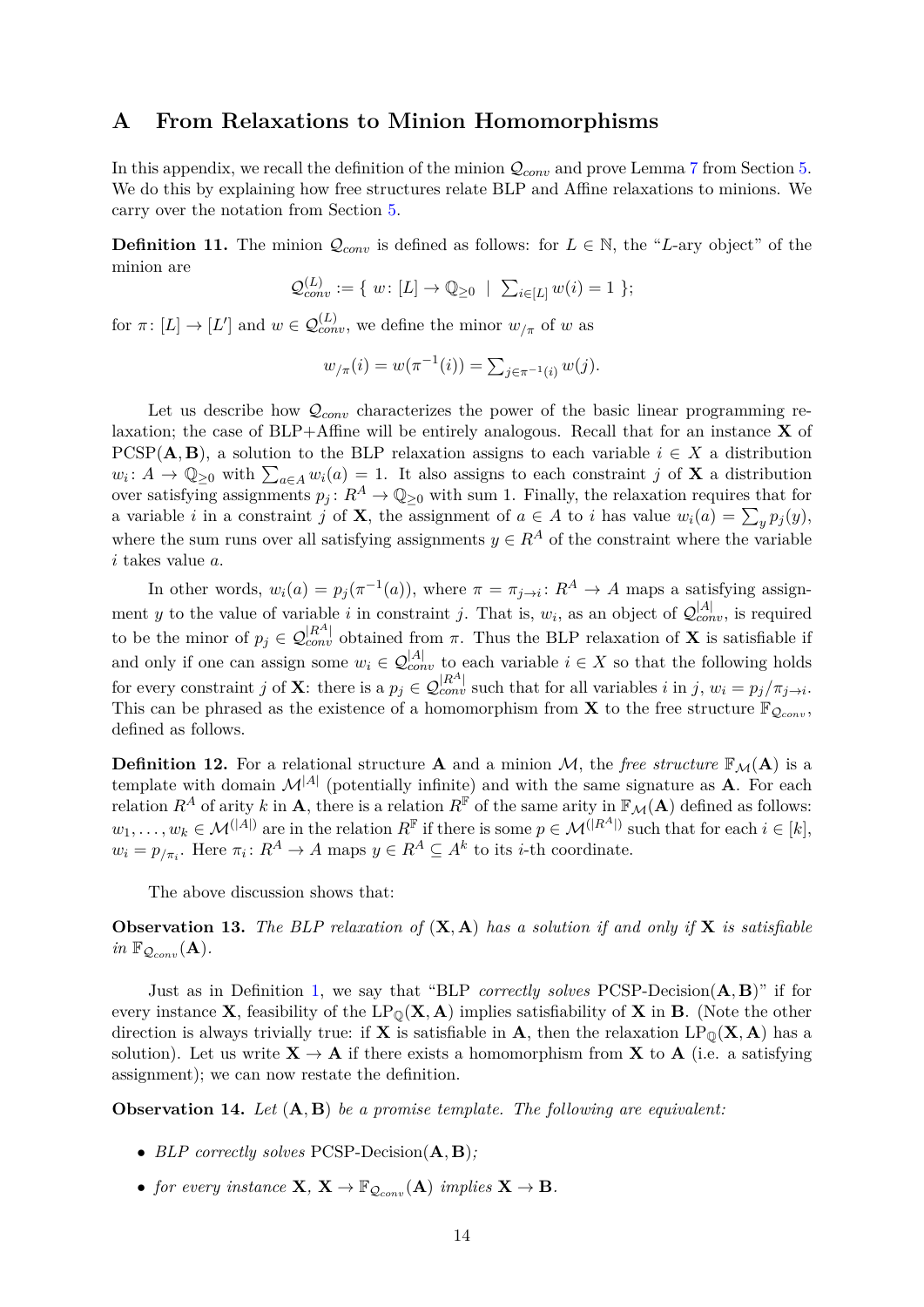Entirely analogously, we can restate what it means for BLP+Affine to solve a PCSP (Defini-tion [1\)](#page-5-2), by using the minion  $\mathcal{M}_{BLP+Aff}$  (Definition [6\)](#page-9-1).

**Observation 15.** *Let* (A, B) *be a promise template. The following are equivalent:*

- *BLP+Affine correctly solves* PCSP-Decision(A, B)*;*
- *for every instance*  $X, X \to \mathbb{F}_{M_{\text{BLP+Aff}}}(A)$  *implies*  $X \to B$ *.*

The resulting condition can be simplified by a standard compactness argument. That is, we use the following straightforward generalization of the de Bruijn–Erdős Theorem (see e.g. [\[Die16,](#page-15-11) Theorem 8.1.3 for a discussion and short proofs,  $\text{RTW17}$  for general relational structures).

**Lemma 16** (Compactness for structures)**.** *Let* F, B *be relational structures with* F *infinite and* B *finite. If every finite induced substructure of* F *admits a homomorphism to* B*, then so does* F*.*

That is, for a promise template  $(A, B)$  and any minion M, the following are equivalent:

- for every instance  $X, X \to \mathbb{F}_M(A)$  implies  $X \to B$ ;
- $\mathbb{F}_M(A) \to B$ .

A fundamental property of free structures is that the latter condition is equivalent to the existence of a minion homomorphism, as proved by Barto et al. [\[BBKO19,](#page-15-7) Lemma 4.4].

**Lemma 17** ([\[BBKO19\]](#page-15-7))**.** *Let* (A, B) *be a promise template and let* M *be any minion. The following are equivalent:*

- $\mathbb{F}_M(A) \to B$ ;
- *there exists a minion homomorphism from* M *to* Pol(A, B)*.*

Altogether, this shows that BLP+Affine solves  $PCSP(A, B)$  if and only if  $M_{BLP+Aff}$  admits a minion homomorphism to  $Pol(A, B)$ . This concludes the proof of Lemma [7](#page-10-0) in Section [5.](#page-8-2)

We remark that Barto et al. [\[BBKO19,](#page-15-7) Theorem 7.9] used the same argument to characterize the power of BLP for PCSPs.

**Theorem 18** ([\[BBKO19\]](#page-15-7))**.** *Let* (A, B) *be a promise template. The following are equivalent:*

- *BLP solves* PCSP(A, B) *(as in Definition [1\)](#page-5-2),*
- $\bullet \ \forall_{\mathbf{X}} \ \mathbf{X} \to \mathbb{F}_{Q_{\text{conn}}}(\mathbf{A}) \implies \mathbf{X} \to \mathbf{B},$
- $\mathbb{F}_{Q_{conv}}(\mathbf{A}) \to \mathbf{B}$ ,
- $Q_{conv}$  *admits a minion homomorphism to*  $Pol(A, B)$ *,*
- Pol(A, B) *contains symmetric polymorphisms of every arity.*

Our argument thus only differs in the equivalence of the last two bullets, an analogue of which is proved in Section [5.](#page-8-2) Finally, let us note that in [\[BBKO19,](#page-15-7) Theorem 7.19], the power of the Affine relaxation alone was similarly characterized by the minion  $\mathcal{Z}_{\text{aff}}$ , defined analogously to  $Q_{conv}$ , except with integer coefficients (not necessarily non-negative): the L-ary objects are  $r: [L] \to \mathbb{Z}$  such that  $\sum_{i \in [L]} r(i) = 1$ .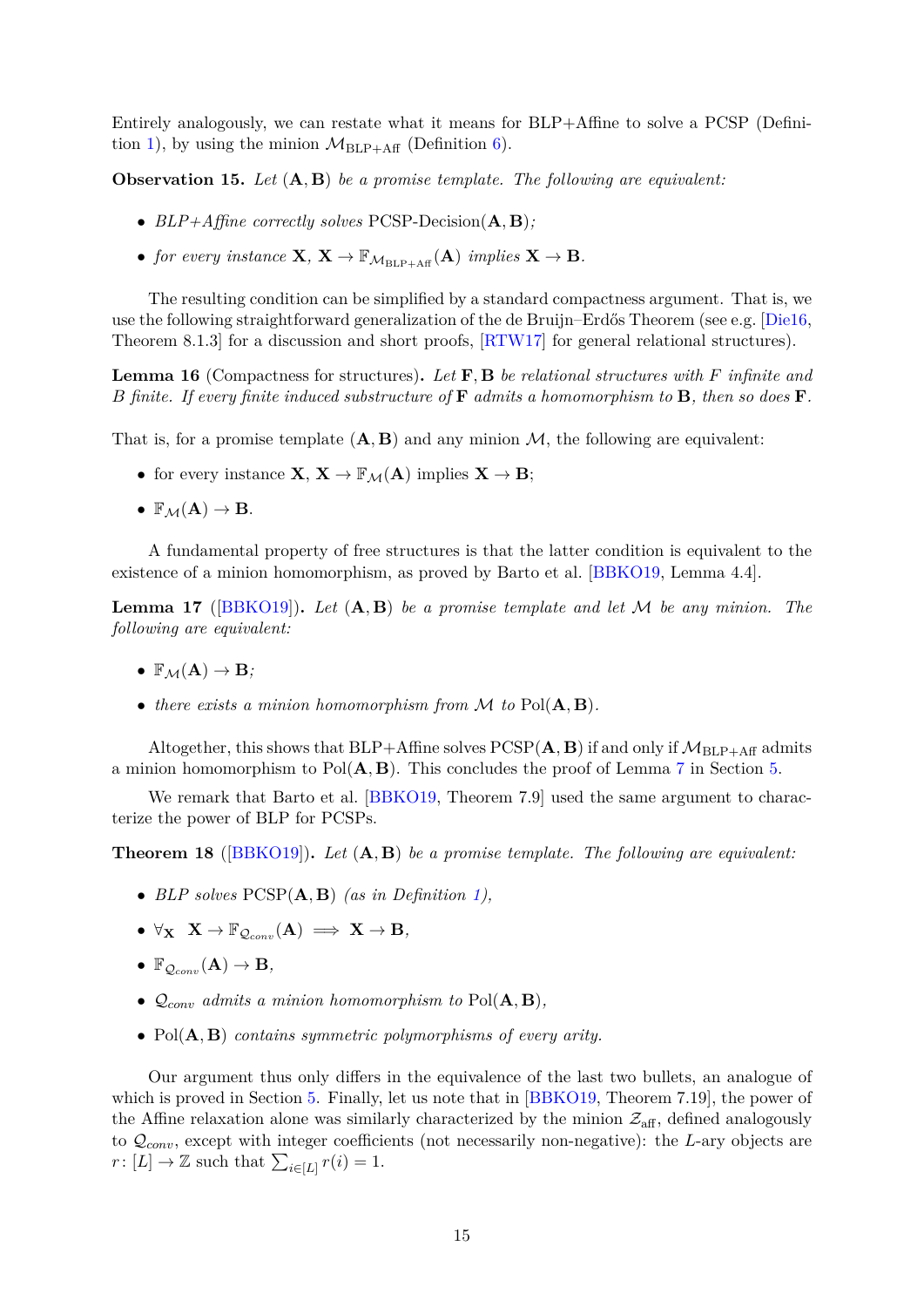### **References**

- <span id="page-15-2"></span>[AGH17] Per Austrin, Venkatesan Guruswami, and Johan Håstad.  $(2+(\epsilon))$ -Sat Is NP-hard. *SIAM J. Comput.*, 46(5):1554–1573, 2017.
- <span id="page-15-7"></span>[BBKO19] Libor Barto, Jakub Bulín, Andrei Krokhin, and Jakub Opršal. Algebraic approach to promise constraint satisfaction. *arXiv:1811.00970 [cs, math]*, 2019.
- <span id="page-15-1"></span>[BD06] Andrei Bulatov and Víctor Dalmau. A Simple Algorithm for Mal'tsev Constraints. *SIAM J. Comput.*, 36(1):16–27, July 2006.
- <span id="page-15-3"></span>[BG18] Joshua Brakensiek and Venkatesan Guruswami. Promise Constraint Satisfaction: Structure Theory and a Symmetric Boolean Dichotomy. In Artur Czumaj, editor, *Proceedings of the Twenty-Ninth Annual ACM-SIAM Symposium on Discrete Algorithms, SODA 2018, New Orleans, LA, USA, January 7-10, 2018*, pages 1782–1801. SIAM, 2018. Full version available as ECCC TR16-183.
- <span id="page-15-4"></span>[BG19] Joshua Brakensiek and Venkatesan Guruswami. An Algorithmic Blend of LPs and Ring Equations for Promise CSPs. In *Proceedings of the Thirtieth Annual ACM-SIAM Symposium on Discrete Algorithms*, SODA '19, pages 436–455, Philadelphia, PA, USA, 2019. Society for Industrial and Applied Mathematics.
- [BG20] Joshua Brakensiek and Venkatesan Guruswami. Symmetric polymorphisms and efficient decidability of PCSPs. In *Proceedings of the 31st Annual ACM-SIAM Symposium on Discrete Algorithms (SODA'20)*, pages 297–304. SIAM, 2020. arXiv:1907.04383.
- <span id="page-15-9"></span>[BK14] Libor Barto and Marcin Kozik. Constraint Satisfaction Problems Solvable by Local Consistency Methods. *Journal of the ACM*, 61(1):3:1–3:19, January 2014.
- <span id="page-15-6"></span>[BKO19] Jakub Bulín, Andrei Krokhin, and Jakub Opršal. Algebraic Approach to Promise Constraint Satisfaction. In *Proceedings of the 51st Annual ACM SIGACT Symposium on Theory of Computing*, STOC 2019, pages 602–613, New York, NY, USA, 2019. ACM.
- <span id="page-15-5"></span>[BKW17] Libor Barto, Andrei Krokhin, and Ross Willard. Polymorphisms, and How to Use Them. *Schloss Dagstuhl - Leibniz-Zentrum fuer Informatik GmbH, Wadern/Saarbruecken, Germany*, 2017.
- <span id="page-15-8"></span>[BOP18] Libor Barto, Jakub Opršal, and Michael Pinsker. The wonderland of reflections. *Israel Journal of Mathematics*, 223(1):363–398, February 2018.
- <span id="page-15-0"></span>[Bul02] Andrei A. Bulatov. Mal'tsev constraints are tractable. *Electronic Colloquium on Computational Complexity (ECCC)*, (034), 2002.
- [Bul17] Andrei A. Bulatov. A Dichotomy Theorem for Nonuniform CSPs. In Chris Umans, editor, *58th IEEE Annual Symposium on Foundations of Computer Science, FOCS 2017, Berkeley, CA, USA, October 15-17, 2017*, pages 319–330. IEEE Computer Society, 2017. arXiv:1703.03021.
- <span id="page-15-11"></span>[Die16] R. Diestel. *Graph Theory*. Springer-Verlag, Electronic Edition, 2016.
- <span id="page-15-10"></span>[FKOS19] Miron Ficak, Marcin Kozik, Miroslav Olšák, and Szymon Stankiewicz. Dichotomy for Symmetric Boolean PCSPs. In Christel Baier, Ioannis Chatzigiannakis, Paola